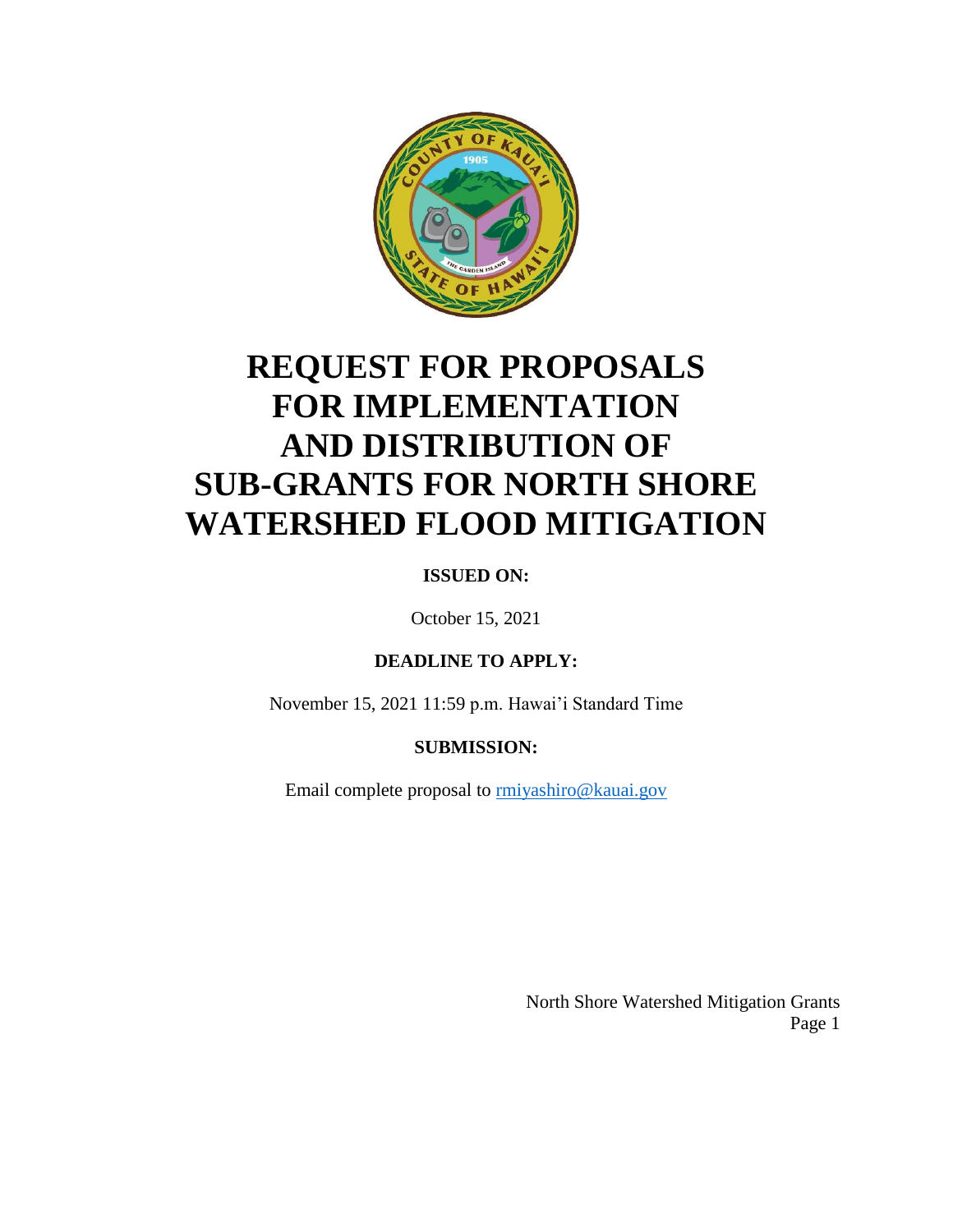## **Table of Contents**

| I.        | Notice of Availability of North Shore Watershed Flood Mitigation Sub-grant |
|-----------|----------------------------------------------------------------------------|
|           |                                                                            |
| П.        |                                                                            |
| A.        |                                                                            |
| <b>B.</b> |                                                                            |
| C.        |                                                                            |
| D.        |                                                                            |
| E.        |                                                                            |
| F.        |                                                                            |
| G.        |                                                                            |
| H.        |                                                                            |
| I.        |                                                                            |
| J.        |                                                                            |
| Κ.        |                                                                            |
| L.        |                                                                            |
| M.        |                                                                            |
| N.        |                                                                            |
| O.        |                                                                            |
| P.        |                                                                            |
| III.      |                                                                            |
| A.        |                                                                            |
| <b>B.</b> |                                                                            |
| C.        |                                                                            |
| IV.       |                                                                            |
| V.        |                                                                            |
| A.        |                                                                            |
| <b>B.</b> |                                                                            |
|           | North Shore Watershed Mitigation Grants                                    |

Page 2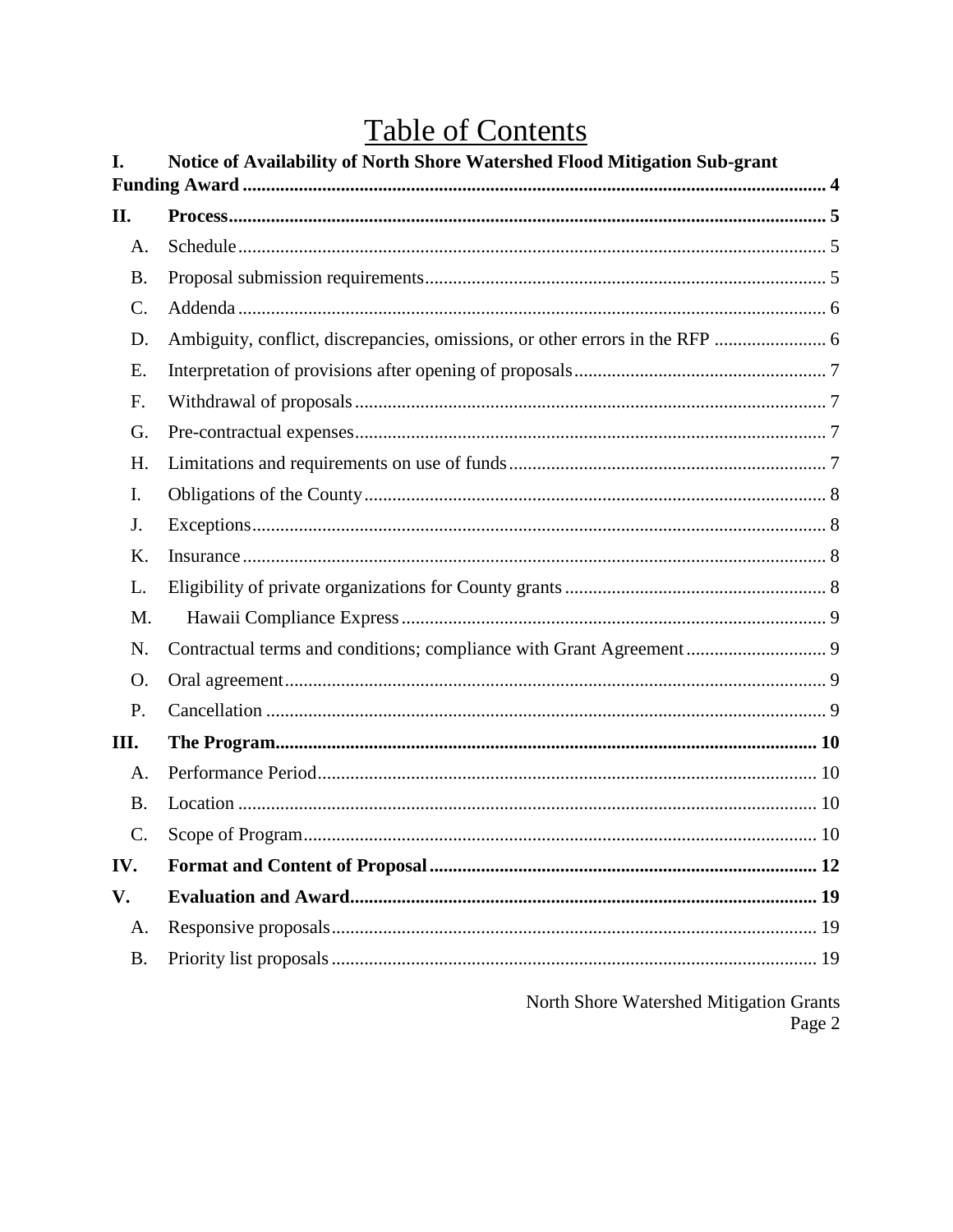[The remainder of this page has intentionally been left blank.]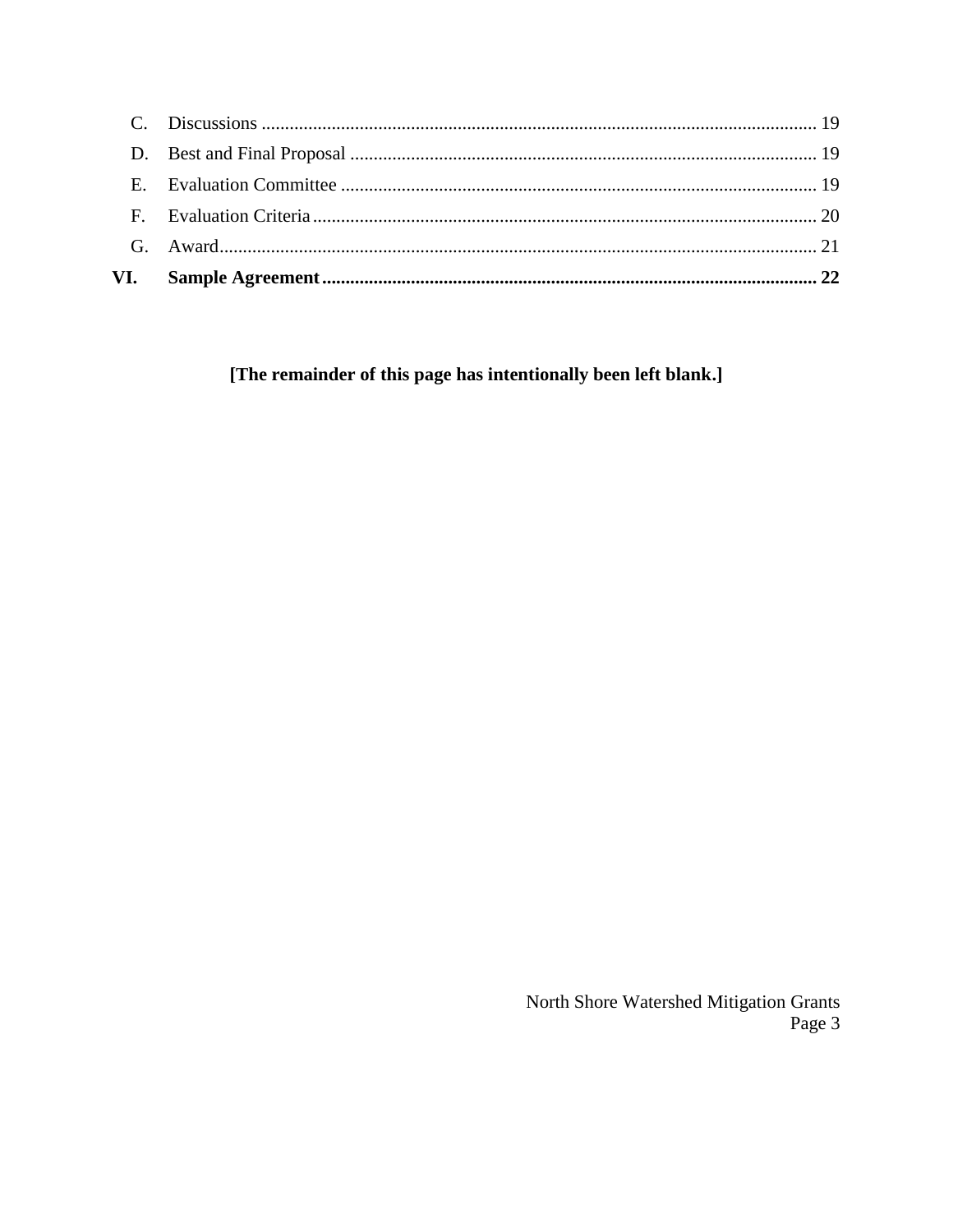## <span id="page-3-0"></span>**I. Notice of Availability of North Shore Watershed Flood Mitigation Sub-grant Funding Award**

(Program Period: Notice to Proceed to March 1, 2029)

The County of Kauai (the "**County**") is issuing this Request for Proposal ("**RFP**") to select a non-profit organization to manage the implementation and financial distribution of \$7,285,000 for North Shore Watershed Flood Mitigation Sub-grants (the "**Program**").

The selected non-profit organization will serve as a custodian for the funds, liaison with various stakeholders, foster consensus in the community, develop a process to award flood migration sub-grants, monitor the sub-grantees, and report to the County (at a minimum quarterly).

The Program is intended to ultimately produce multiple sub-grants to other non-profit organizations so that those organizations can conduct mitigation projects which reduce harm from future flooding events through structural and nonstructural actions, interventions, and investments.

The selected non-profit organization may not itself conduct a flood mitigation project with these funds.

### **[The remainder of this page has intentionally been left blank.]**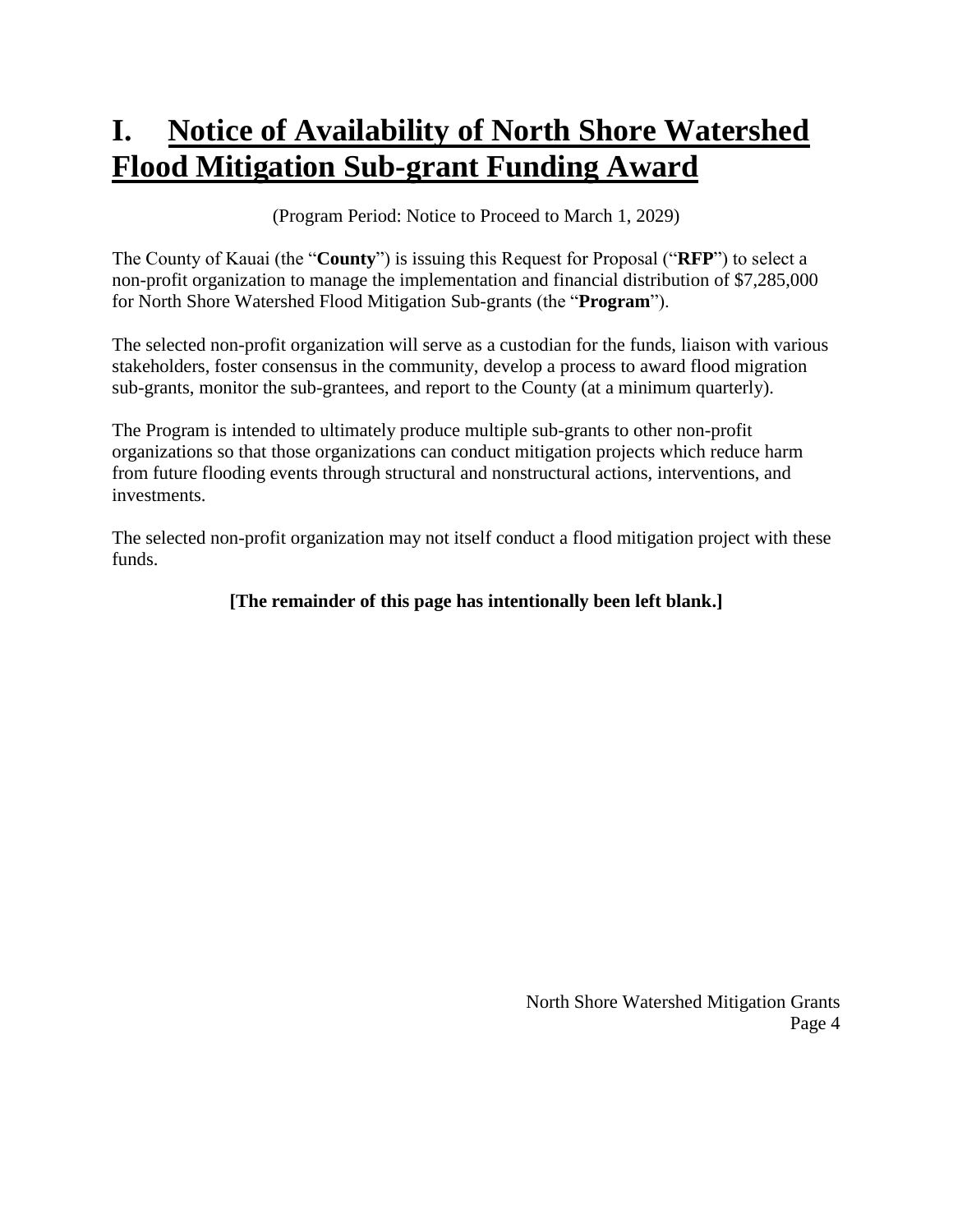## <span id="page-4-0"></span>**II. Process**

### **A. Schedule**

<span id="page-4-1"></span>If a component of this schedule, such as "proposal due date/time," is delayed, the rest of the schedule will likely be shifted by the same number of days. The schedule is subject to change at County's discretion. Any change to the RFP schedule and significant dates shall be reflected in an addendum. The current schedule is as follows:

| <b>Issuance of RFP</b>       | <b>October 15, 2021</b>             |
|------------------------------|-------------------------------------|
| Deadline to submit questions | November 8, 2021 by 11:59 p.m.HST   |
| Proposals due date/time      | November 15, 2021 by 11:59 p.m. HST |
| Notice of Award              | December 3, 2021 or earlier         |
| Notice to Proceed            | December 17, 2021 or earlier        |

### <span id="page-4-2"></span>**B. Proposal submission requirements**

1. Limits on consideration. Proposals not meeting the requirements of this RFP, or that are ambiguous or incomplete, will be rejected. Any information included but not requested or otherwise allowed will not be considered.

2. Electronic submittal required

a) Please submit your non-profit organization's proposal to [rmiyashiro@kauai.gov.](mailto:rmiyashiro@kauai.gov) Electronic (or scanned) signatures are required. The County email file size limitation is 20mb. If your proposal exceeds that size, multiple pdfs are acceptable, provided they are clearly labeled in accordance with the instructions in Section IV.

b) No hardcopy proposals will be accepted.

c) Your non-profit organization shall be solely responsible for the timely arrival of its proposal.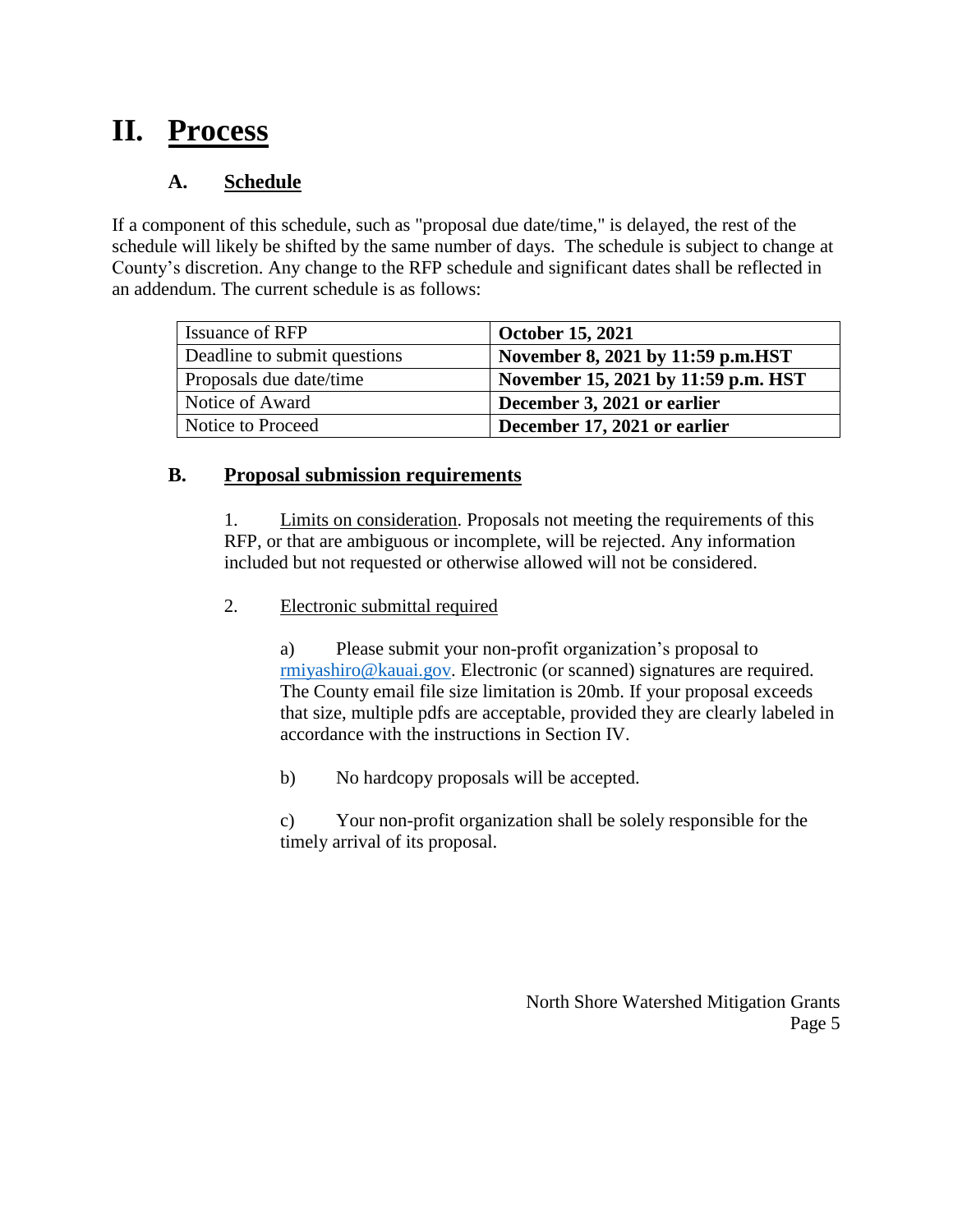### 3. Public Information

a) Proposals will not be publicly opened, nor will the names of nonprofit organizations who have submitted proposals be made public, until such time as an award is made or all proposals rejected.

b) After award, all proposals shall be public information.

c) If your non-profit organization deems any information within its proposal to be proprietary or not appropriate for public perusal you should label such information as proprietary or explain what other privacy interest is being protected. Your non-profit organization shall provide a separate redacted pdf file with proprietary or not appropriate for public perusal information redacted, and the word "redacted" included in the file name.

### **C. Addenda**

<span id="page-5-0"></span>The County may modify or clarify the RFP prior to the date and time fixed for submission of proposals by issuance of an addendum posted to [www.kauaiforward.com,](http://www.kauaiforward.com/) or may issue addenda after negotiations have begun with all non-profit organizations whose proposals remain under consideration. All addenda will be numbered consecutively beginning with the number "1." It shall be the responsibility of any interested non-profit organization to monitor [www.kauaiforward.com](http://www.kauaiforward.com/) for addenda at all times prior to the deadline for proposals.

### <span id="page-5-1"></span>**D. Ambiguity, conflict, discrepancies, omissions, or other errors in the RFP**

1. Deadline for Clarifications. Any interested party who discovers any ambiguity, conflict, discrepancy, omission, or other error in the RFP shall submit a written question and/or comment to [rmiyashiro@kauai.gov](mailto:rmiyashiro@kauai.gov) on or before the deadline to submit questions in Section II.A.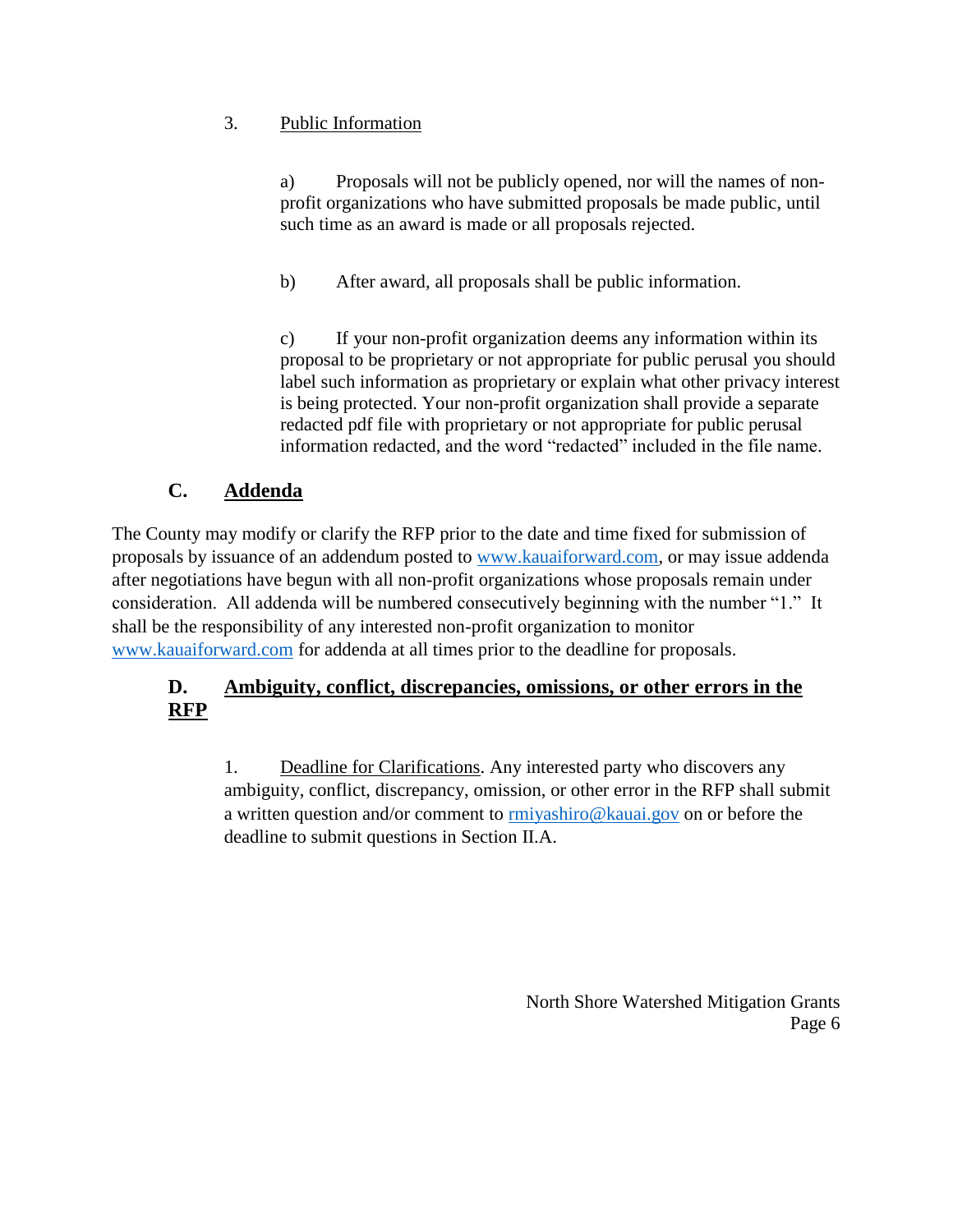2. Risk. If your non-profit organization fails to notify the County prior to the deadline for submission of proposals of an error in the RFP known to it, your organization shall submit a proposal at its own risk; and if your non-profit organization is selected by the County, it shall not be entitled to additional compensation or time by reason of the error or its later correction.

### **E. Interpretation of provisions after opening of proposals**

<span id="page-6-0"></span>The Director of Finance shall have the sole power to decide questions of interpretation that may arise in the future.

### **F. Withdrawal of proposals**

<span id="page-6-1"></span>Your non-profit organization may withdraw its proposal at any time prior to the RFP submission deadline by providing a written withdrawal to **rmiyashiro@kauai.gov**.

### **G. Pre-contractual expenses**

<span id="page-6-2"></span>Your non-profit organizations shall not include any pre-contractual expense as part of the budget proposed in response to this RFP. Pre-contractual expenses are defined as expenses incurred by non-profit organizations:

- Preparing a proposal in response to this RFP.
- Submitting a proposal to the County.
- Negotiating with County on any matter related to a proposal.
- Other expenses incurred by the non-profit organization prior to date of award for any grant agreement.

### <span id="page-6-3"></span>**H. Limitations and requirements on use of funds**

1. Division of responsibilities. The non-profit organization selected to administer these funds may not itself use these funds for a flood mitigation project but shall act only as a fiduciary custodian and grantor of these funds to subgrantees.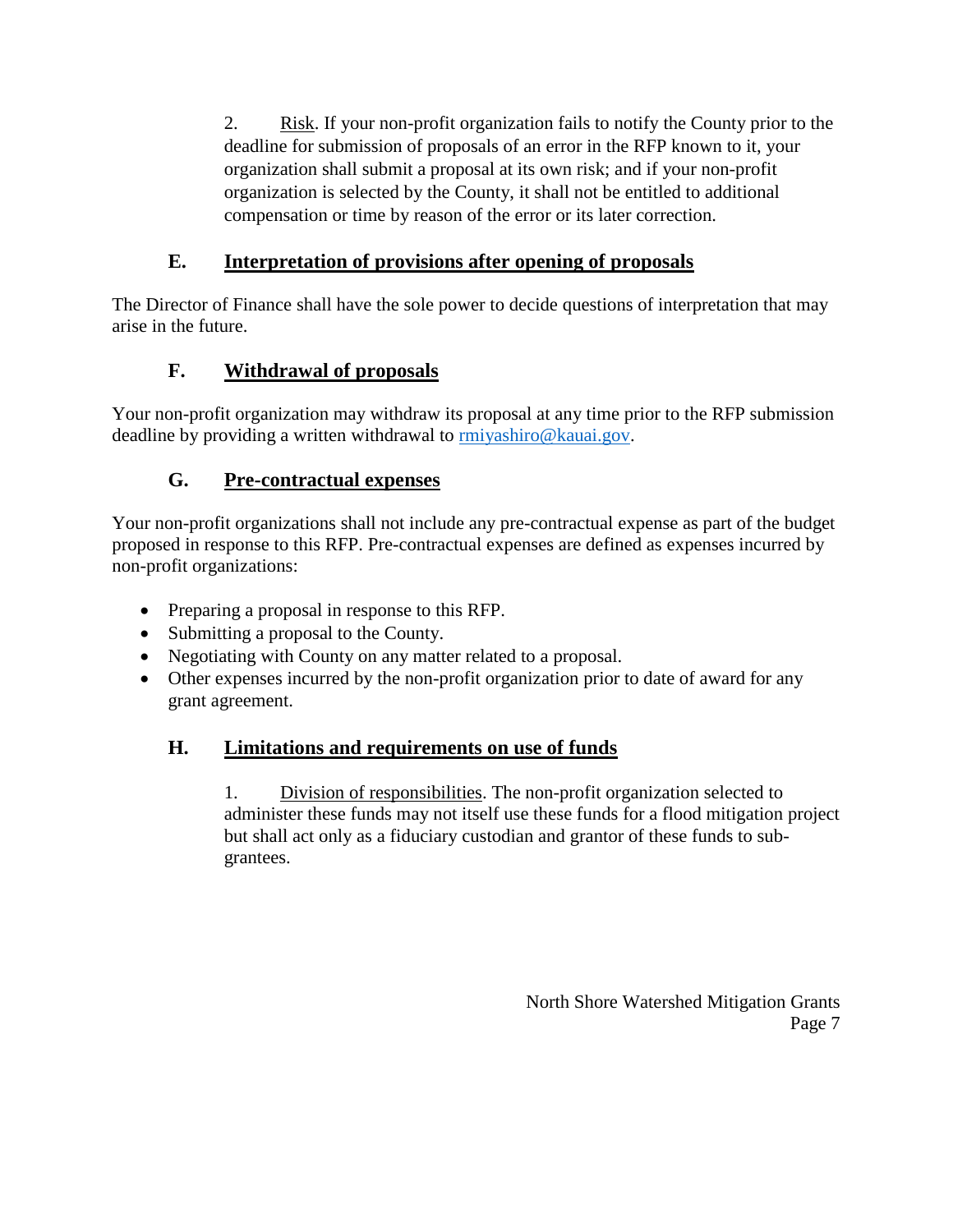2. Indirect costs (aka "admin fee"). Not more than 5% of the funds may be used for indirect costs. Direct administrative expenses are allowable, provided that they are reasonable and not duplicative of indirect costs. Direct administrative expenses must be included in the proposed budget and explained in the budget narrative.

3. Conflict of Interest. The selected non-profit organization shall require the recusal of any board member if that board member also serves on the board of an organization applying for a sub-grant.

### **I. Obligations of the County**

<span id="page-7-0"></span>Your non-profit organization's proposal must include resources, if any, expected to be provided by the County, as well as various levels of support, coordination, etc., if any, the non-profit organization expects the County to provide. If your non-profit organization is not asking for resources or support from the County a statement to that effect shall be included in the coversheet of the proposal.

### **J. Exceptions**

<span id="page-7-1"></span>Your non-profit organization's proposal must state any exceptions to or deviations from the requirements of this RFP. Each exception must reference the particular section and subparagraph of the RFP. If your non-profit organization is not asking for exceptions a statement to that effect shall be included in the coversheet of the proposal.

### **K. Insurance**

<span id="page-7-2"></span>The County may require to be listed as additional insured on the non-profit organization's insurance policies in connection with the non-profit organization's performance under any awarded grant, and the County may require that the non-profit organization acquire particular types of insurance, as a condition precedent to entering into a grant agreement. The determination of whether additional insured status will be required, or whether to require a particular type of insurance, will be dependent on the nature of the proposal.

### **L. Eligibility of private organizations for County grants**

<span id="page-7-3"></span>Your non-profit organization is only eligible if it meets the requirements for grants contained in Kauai County Code Section 6-3.2(a):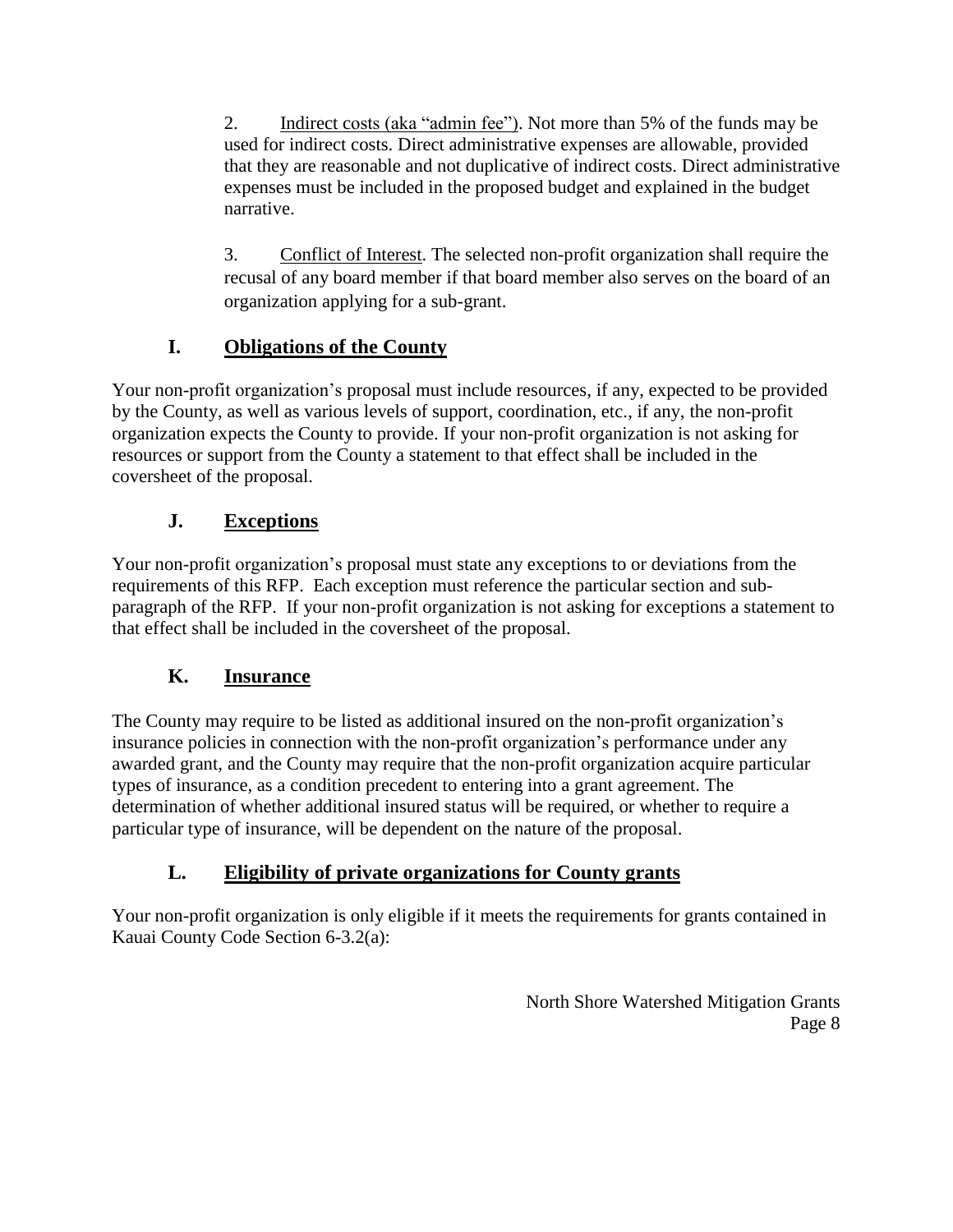### **Kauai County Code Section 6-3.2 Appropriation of Funds**

(a) All grants made by the County of Kauai to private organizations are to be made in accordance with the standards that the private programs so funded yield benefits to the public and accomplish public purposes. No grant, subsidy, or purchase of services contract to a private organization shall be made or allotted unless the private organization submits an application indicating that the organization complies with the following criteria:

(1) The private organization is a not-for-profit organization, corporation or unincorporated association, chartered or otherwise engaging in charitable activities in the County of Kauai.

(2) The purpose for which the private not-for-profit corporation or association is organized provides benefits to the people of the County of Kauai.

(3) The purposes for which the not-for-profit corporation or association is organized and for which the group is requested provides services or activities to meet a distinctive cultural, social or economic need and for which adequate Federal or State funding cannot be secured.

### **M. Hawaii Compliance Express**

<span id="page-8-0"></span>If selected, your non-profit organization shall submit a compliant Hawaii Compliance Express certificate. Failure to do so within three business days of Notice of Award may, at the County's sole discretion, subject your non-profit organization to cancellation of Notice of Award.

### **N. Contractual terms and conditions; compliance with Grant Agreement**

<span id="page-8-1"></span>If selected, your non-profit organization will be required to agree to a grant agreement substantially similar the sample grant agreement in Section VI.

### **O. Oral agreement**

<span id="page-8-2"></span>No prior, current, or post-award oral agreement(s) with any officer, agent, or employee of the County shall affect or modify any terms or obligations of this RFP or any resulting agreement.

### **P. Cancellation**

<span id="page-8-3"></span>The RFP may be cancelled, and any or all proposals rejected in whole or in part, without liability to the County, when it is determined to be in the best interest of the County.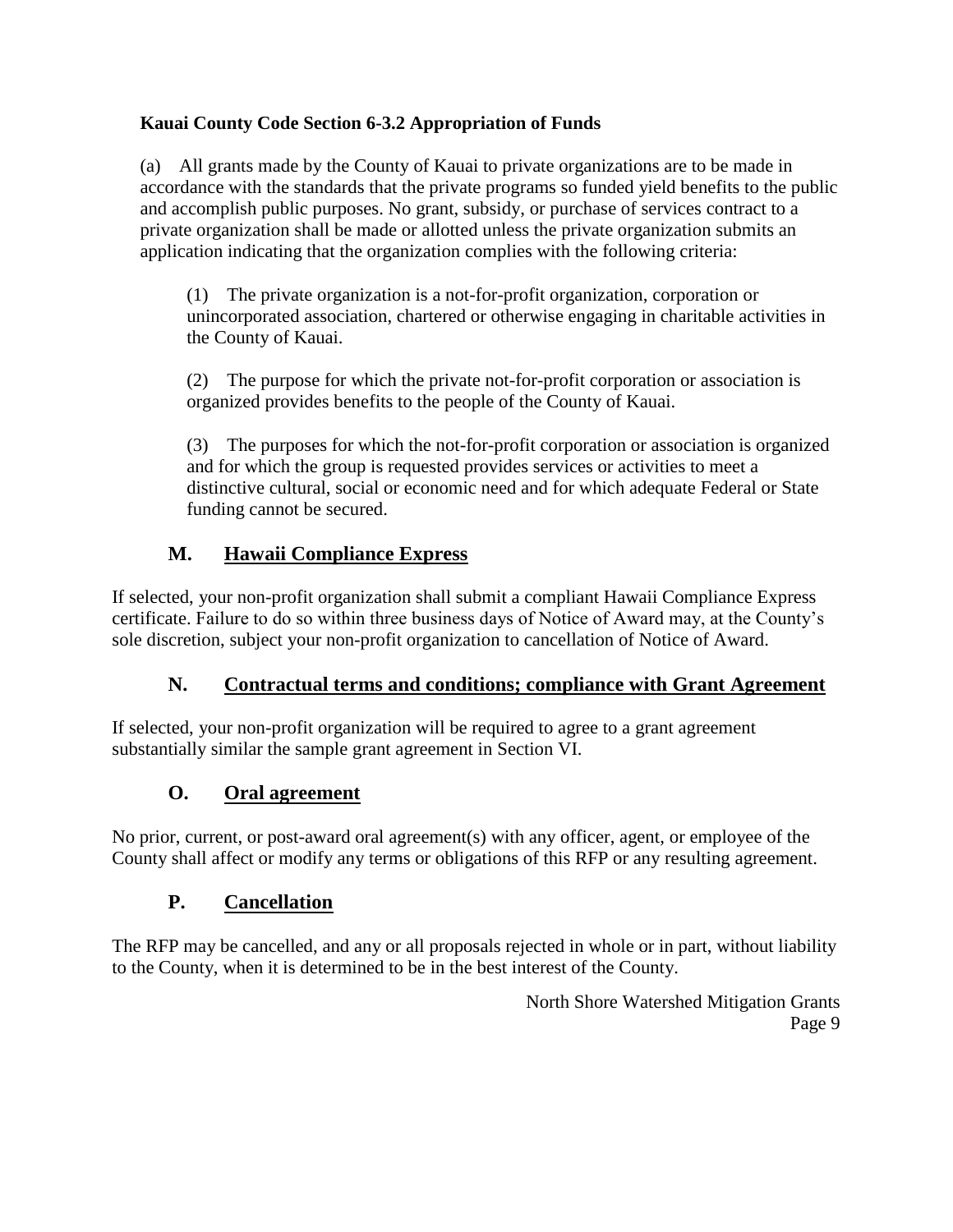## <span id="page-9-0"></span>**III. The Program**

### **A. Performance Period**

<span id="page-9-1"></span>The performance period for this grant is from Notice to Proceed until March 1, 2029, unless extended by the County.

### **B. Location**

<span id="page-9-2"></span>The selected non-profit organization will identify flood mitigation projects intended to mitigate future flooding and resulting economic impacts on the North Shore of Kauai.

### **C. Scope of Program**

<span id="page-9-3"></span>The selected non-profit organization shall manage the implementation and financial distribution of grant funds for North Shore Watershed Flood Mitigation. Specifically, the selected non-profit organization shall:

> 1. Serve as fiduciary custodian of the funds until appropriate requests are made by the North Shore Flood Grantee Committee or planning processes and studies are completed.

2. Meet with the North Shore Flood Grantee Committee and Hanalei Flood Community Advisory Team periodically to be apprised of ongoing flood mitigation efforts.

3. Develop selection criteria, and a fair and transparent process, to award sub-grants to Kauai non-profits to implement proven practices and technologies that mitigate flooding on the North Shore of Kauai.

a) All flood mitigation projects approved for such sub-grants must address the requirements, if any, to obtain any necessary local, State of Hawaii, or federal permits.

b) All flood mitigation projects approved for such sub-grants must clearly demonstrate their potential to benefit the residents of the North Shore of Kauai via short-term and long-term solutions.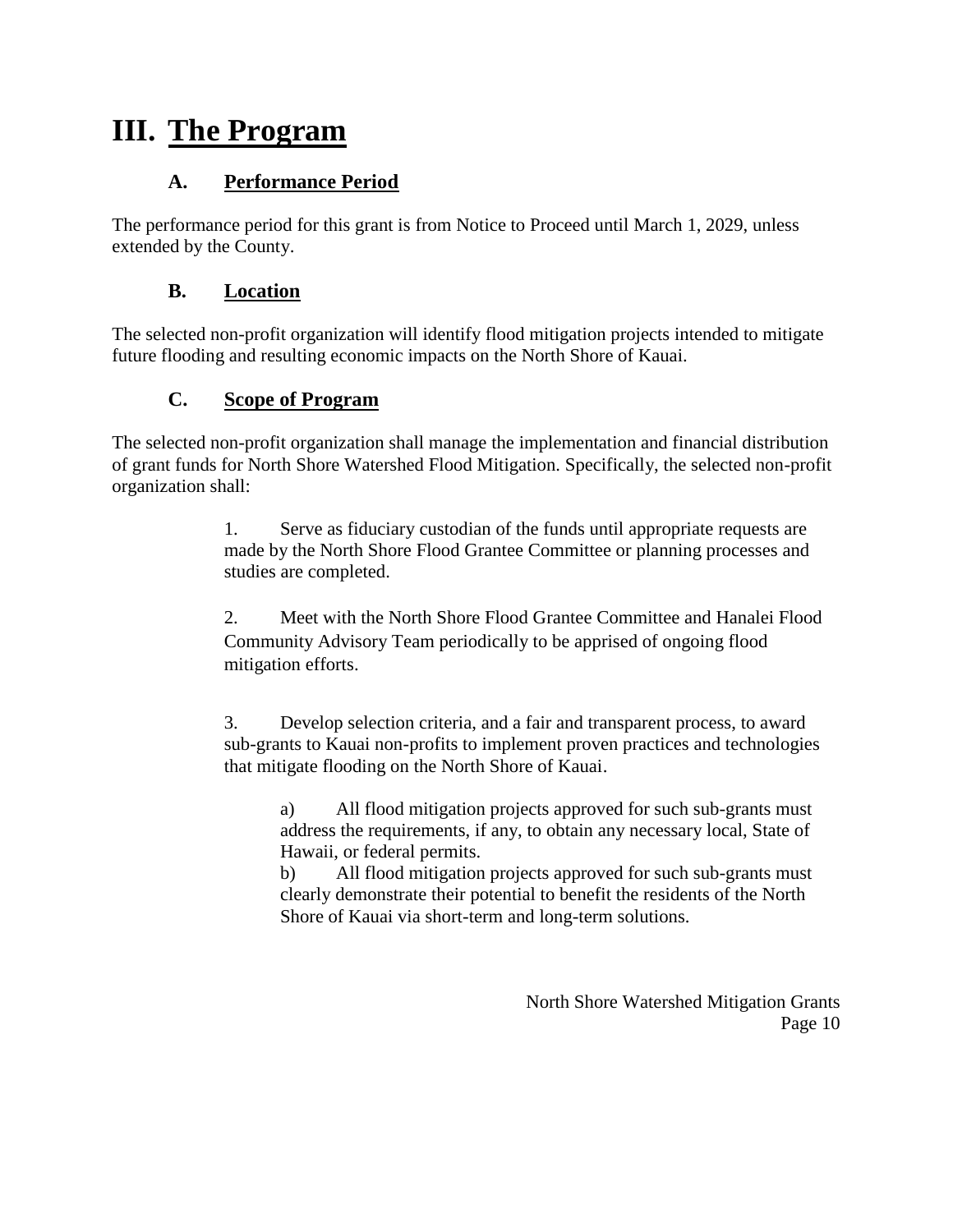4. Develop sub-grant agreements and a user-friendly, transparent sub-grantee reporting process.

5. Timely award mitigation sub-grants (target date of by, or before, March 2024).

6. Monitor the performance of the sub-grantees and receive reports at least quarterly.

7. Submit quarterly budget and program reports regarding its performance (and summarizing the performance of the sub-grantees) to the County of Kauai.

8. Submit an annual audited financial statement.

9. Submit a final report.

10. Be available for additional reporting as required by the County of Kauai.

**[The remainder of this page has intentionally been left blank.]**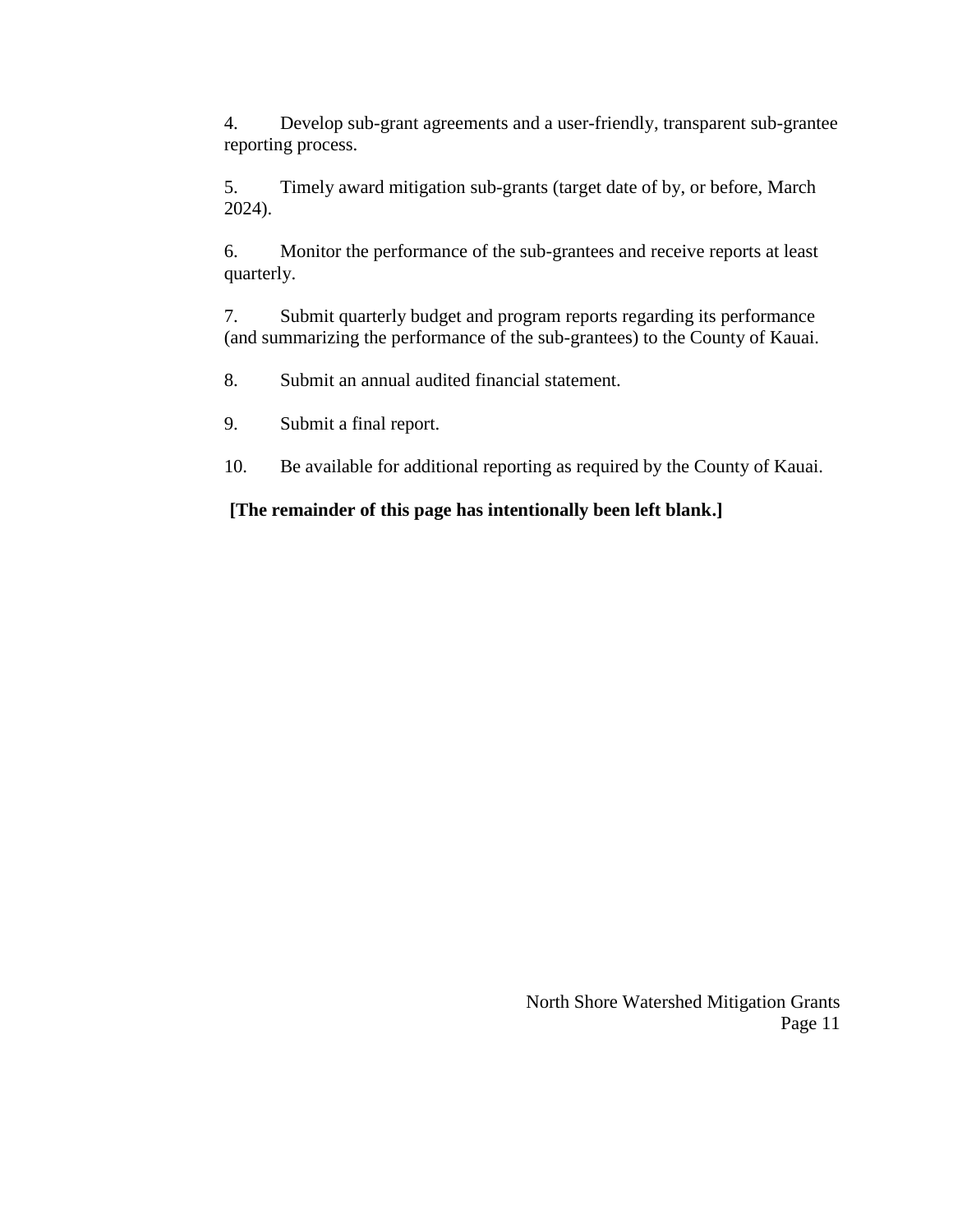## <span id="page-11-0"></span>**IV. Format and Content of Proposal**

Proposals shall be typed. Lengthy narrative is discouraged. Your non-profit organization is required to submit the information listed below *in the order* in which it is requested. Sections and subsections shall be *labeled* as requested. A table of contents shall be included, listing the section titles, and all major subsections, with a starting page number of the section or subsections.

Proposal submittals shall be organized as follows:

**Section 1. Proposal Coversheet.** This section shall be *signed*, and include:

- General information on the non-profit organization, including:
	- o Legal Name of non-profit organization
	- o Mailing Address
	- o Website Address
	- o Main Telephone Number
	- o Federal Tax ID Number
	- o Name and title of individual authorized to sign legally binding documents
- General Information on the primary contact for the non-profit organization's proposal, including:
	- o Name and title
	- o Direct line telephone number
	- o Direct email address
- Whether or not the non-profit organization is requesting any exceptions to any of the requirements of the RFP. If so, include and explain the requested exceptions. If not, a statement to that effect shall be included.
- Whether or not the non-profit organization is asking for resources or support from the County. If so, include and explain the request. If not, a statement to that effect shall be included.
- An acknowledgement that all RFP addenda, if any, have been received.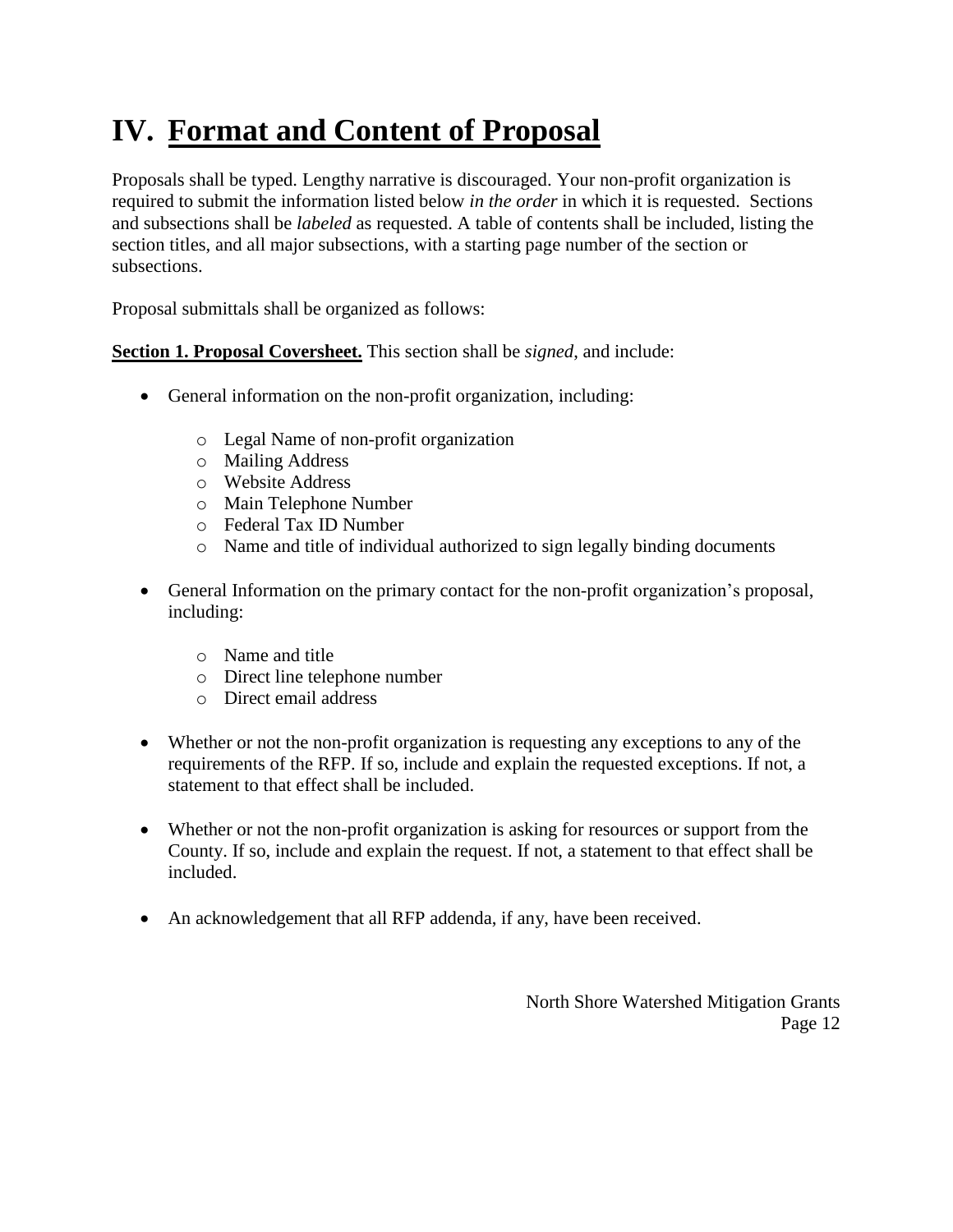**Section 2. Program Narratives.** All proposals shall include the *six* narrative sub-sections below and must address all requested information.

- **Subsection 2.1. Executive Level Summary**. This subsection shall be:
	- o A concise summary of the proposed program (maximum one page)
- **Subsection 2.2. Program**. This subsection shall include:
	- o Program activities and the location and/or facilities to be used.
	- o Program milestones.
	- o Program outputs (i.e., what the program activities will *produce* or *accomplish*) and the specific measures that will be used to evaluate such outputs. These measures should be specific, results-oriented, and achievable.
	- $\circ$  A mitigation plan to safely conduct the program during the COVID-19 public health emergency.
- **Subsection 2.3. Staffing**. This subsection shall include:
	- o Key Staff
		- A list of key staff who will be dedicated to the proposed program, with their qualifications and experience that are relevant to this RFP described in detail. Resumes may be included.
	- o Staffing Approach
		- The non-profit organization shall describe its approach to ensuring timely and responsive interactions with grantors and sub-grantees.
		- The non-profit organization shall identify training and escalation techniques will be utilized to recognize and minimize common mistakes, detect vulnerabilities, and improve efficiency and productivity.
	- o Continuity
		- The non-profit organization shall describe a continuity plan to minimize the disruption caused by any potential staffing changes and to ensure the viability of this grant over the entire period of performance.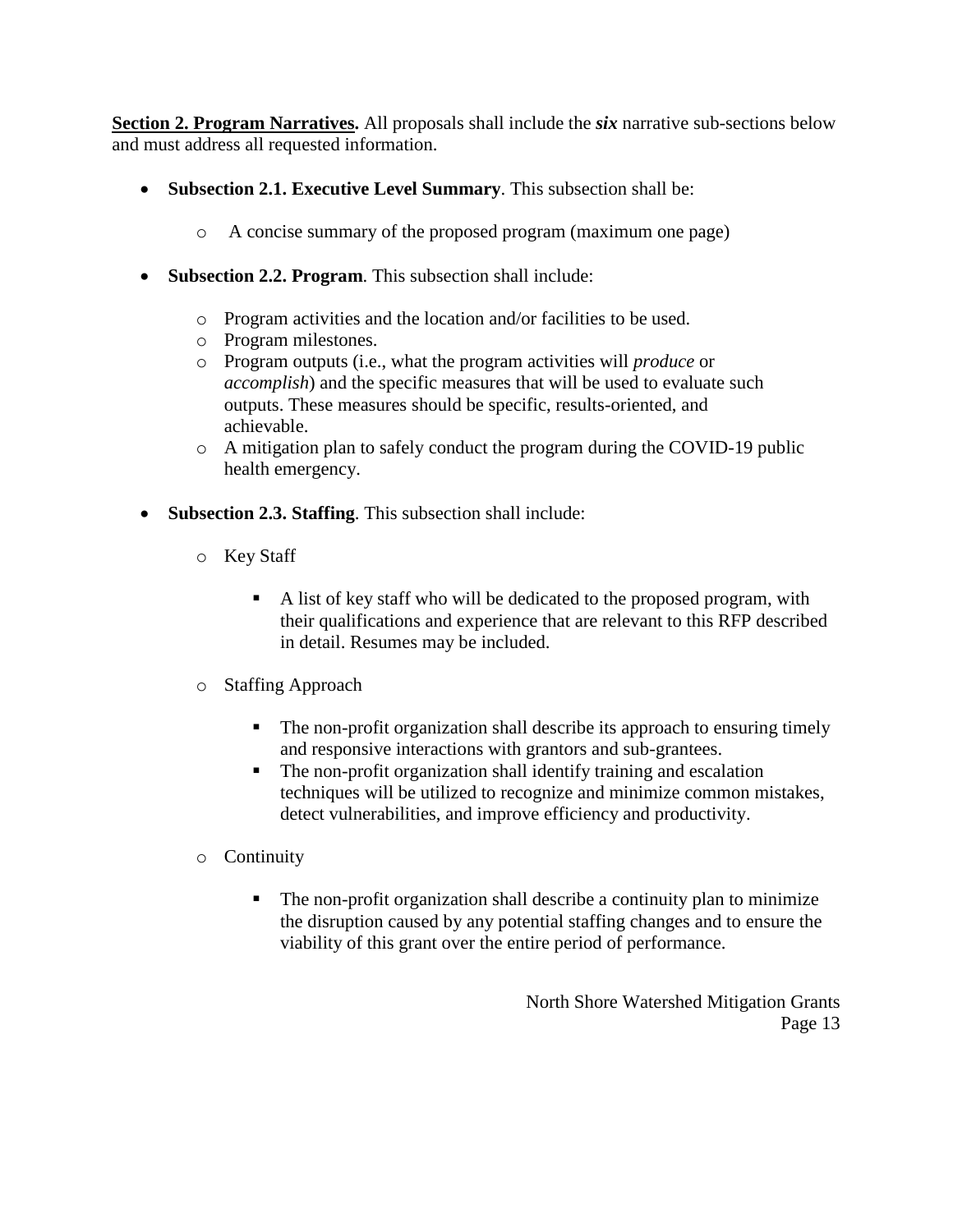- **Subsection 2.4. History**. This subsection shall include:
	- $\circ$  A description of the non-profit organization's history, mission, goals, the target population(s) served, past accomplishments, including community partners or examples of past partnership. To the extent the non-profit organization is familiar with, or a part of, the north shore community, this should be emphasized.
	- o A description of the non-profit organization's experience in performing work similar to the proposed program. (If the organization does not have relevant experience this shall be stated). This shall include, for each relevant grant:
		- Name of grantor
		- Name and contact information of individual employed by grantor that may be contacted
		- Grant period of performance
		- A short description of the work provided for the grant, including key performance indicators/milestones, and whether they were achieved
		- A short description of how the experience is similar
		- Whether there are any compliance monitoring or audit findings associated with the work
- **Subsection 2.5 Financial Administration**. This subsection shall include:
	- o A description of fiscal and internal controls in place to properly manage the program funds.
	- o A description of the organization's financial capability and sustainability.
	- o Proposer demonstrates an ability to generate the necessary reports in a timely manner.
- **Subsection 2.6. Budget Narrative**. This subsection shall:
	- o Explain the expenses listed on the *budget form (Section 3.)*
		- **Program expense estimates must be reasonable and (other than the 5%)** allowed for indirect costs) be directly related to the Program.
		- Eligible uses of grant funding include the following common expenses:
			- Salary and wages (at prevailing wages)
			- Facility rental
			- Equipment
			- Supplies and materials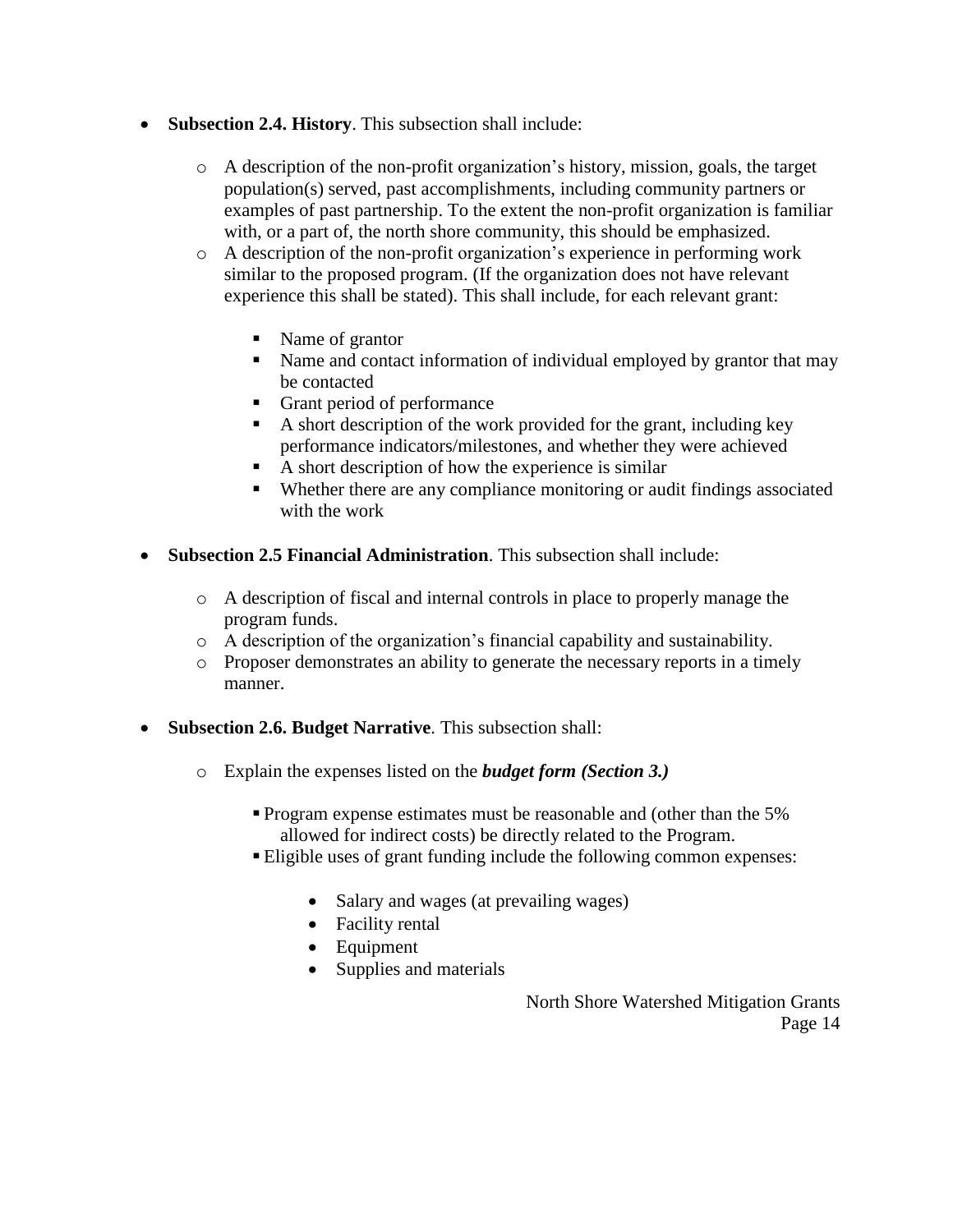- Public relations
- Specific consulting services
- Electronic media/communication (web development and digital communication)
- Ineligible use of grant funding includes the following expenses:
	- Fundraising expenses
	- Equipment purchases not directly related to programs
	- Organizational start ups
	- Purchase of alcohol
	- Purchase of real estate
	- Lobbying costs

#### **[The remainder of this page has intentionally been left blank.]**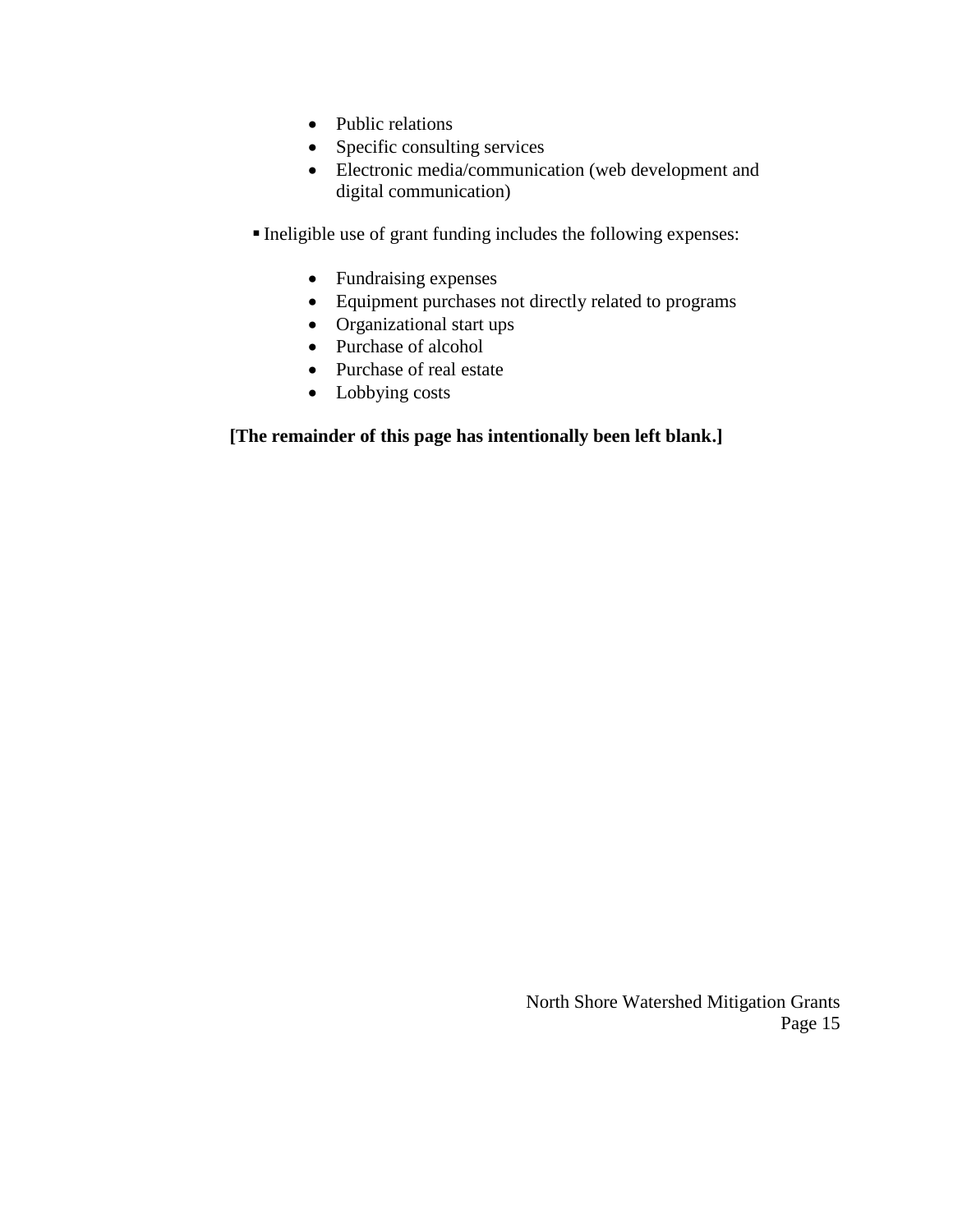#### **Section 3. Budget Form.**

Please list all program expenses (with the understanding that the only source of funding for the Program is the North Shore Watershed Flood Mitigation funds, and that there are no other cash sources or in-kind contributions expected under this RFP) in the format of the form below.

Categories should be specific and described in detail in the budget narrative. Total Program Income must equal Total Program Expenses. During the grant agreement period, any change to any line-item expense that exceeds 5% of the budgeted amount must be pre-approved by the County in writing.

| <b>Expense Description</b>                                                 | <b>County</b><br>Grant | <b>Other</b><br>Cash<br><b>Source</b> | <b>In-Kind</b><br><b>Contribution</b> | <b>TOTAL</b> |
|----------------------------------------------------------------------------|------------------------|---------------------------------------|---------------------------------------|--------------|
| "Admin fee" (indirect costs<br>are not to exceed 5% of the<br>total grant) |                        |                                       |                                       | \$0.00       |
| Allocation reserved for sub-<br>grants                                     |                        |                                       |                                       | \$0.00       |
| [other direct expense]<br>categories]                                      |                        |                                       |                                       | \$0.00       |
|                                                                            |                        |                                       |                                       | \$0.00       |
|                                                                            |                        |                                       |                                       | \$0.00       |
|                                                                            |                        |                                       |                                       | \$0.00       |
|                                                                            |                        |                                       |                                       | \$0.00       |
|                                                                            |                        |                                       |                                       | \$0.00       |
|                                                                            |                        |                                       |                                       | \$0.00       |
|                                                                            |                        |                                       |                                       | \$0.00       |
|                                                                            |                        |                                       |                                       | \$0.00       |
|                                                                            |                        |                                       |                                       | \$0.00       |
|                                                                            |                        |                                       |                                       | \$ 0.00      |
|                                                                            |                        |                                       |                                       | \$0.00       |
| <b>TOTAL PROGRAM</b><br><b>BUDGET</b>                                      | \$7,285,000            | \$0.00                                | \$0.00                                | \$7,285,0000 |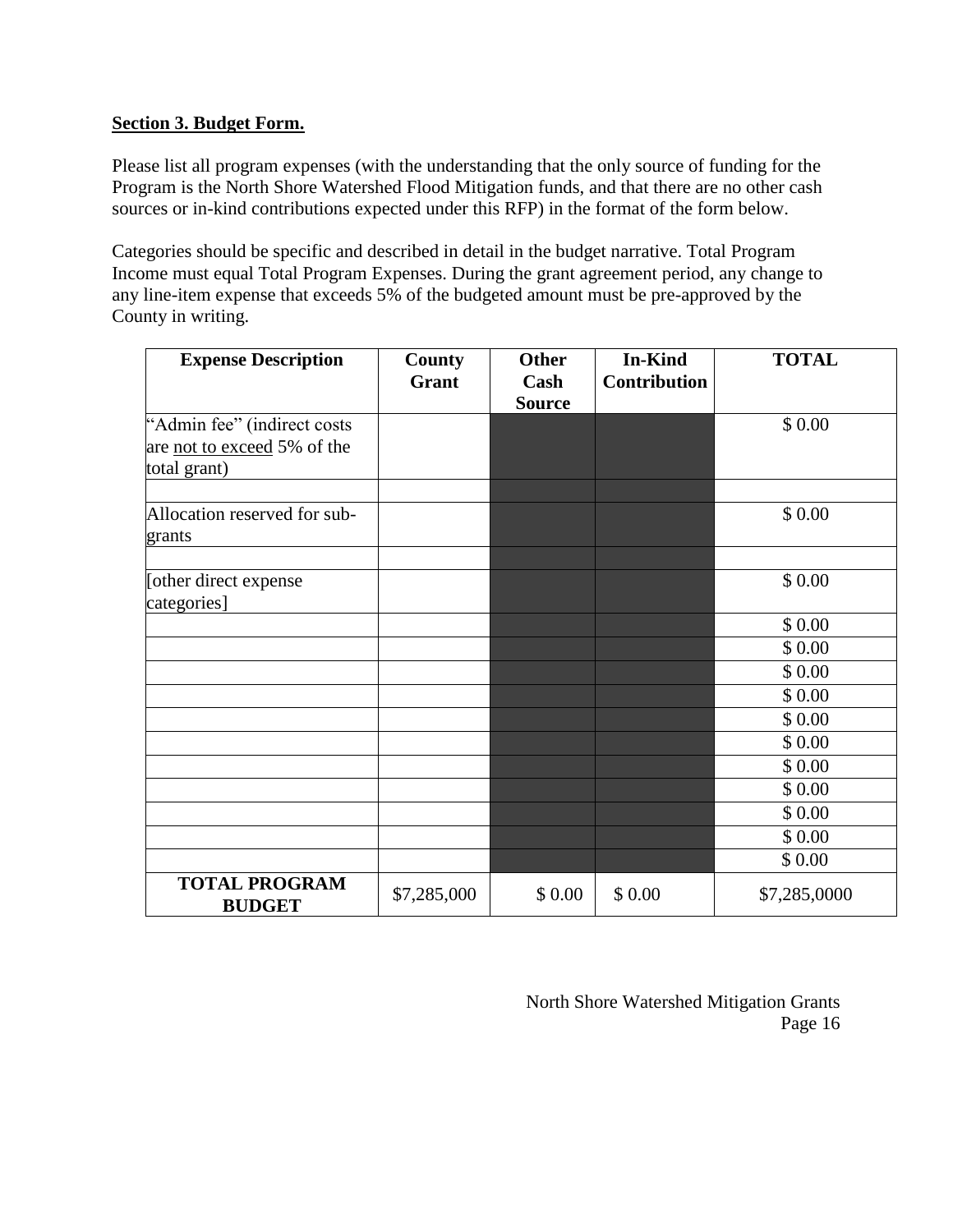### **Section 4. Conflict & Appearance of Conflict Disclosure Form**

Please disclose any conflicts of interest, or appearance of conflicts of interest, that any board member, officer, director, or administrator of the non-profit organization may have with the County. If a conflict or appearance of conflict exists then one form per conflict is needed. Please duplicate as needed to fully disclose. If no conflicts or appearance of conflict exist submit one form documenting that no conflicts or appearance of conflict exist.

Conflict of Interest is defined as: a substantial probability that action taken by an individual will result in a measurable direct benefit accruing to the individual as opposed to the benefit accruing in general to the community.

| Program Title            |  |
|--------------------------|--|
| <b>Organization Name</b> |  |
| Individual's Name        |  |
| Individual's Position    |  |

o No known actual or appearance of conflict exist (No further information required. Please sign form at the bottom.)

A conflict of interest, or appearance of conflict of interest, including any familial relationship, does or may exist with any of the following (check all that apply):

- o Member or members of the County Council
- o Staff appointed by a member of the County Council
- o The Mayor
- o The Managing Director
- o The Director of Finance
- o The Deputy Director of Finance
- o The County Attorney or any Deputy County Attorney
- o Department Head/Agency Head of Granting Department/Agency

If a conflict or appearance of conflict does or may exist please specify all mitigation measures (e.g. recusal).

Signature and Title Date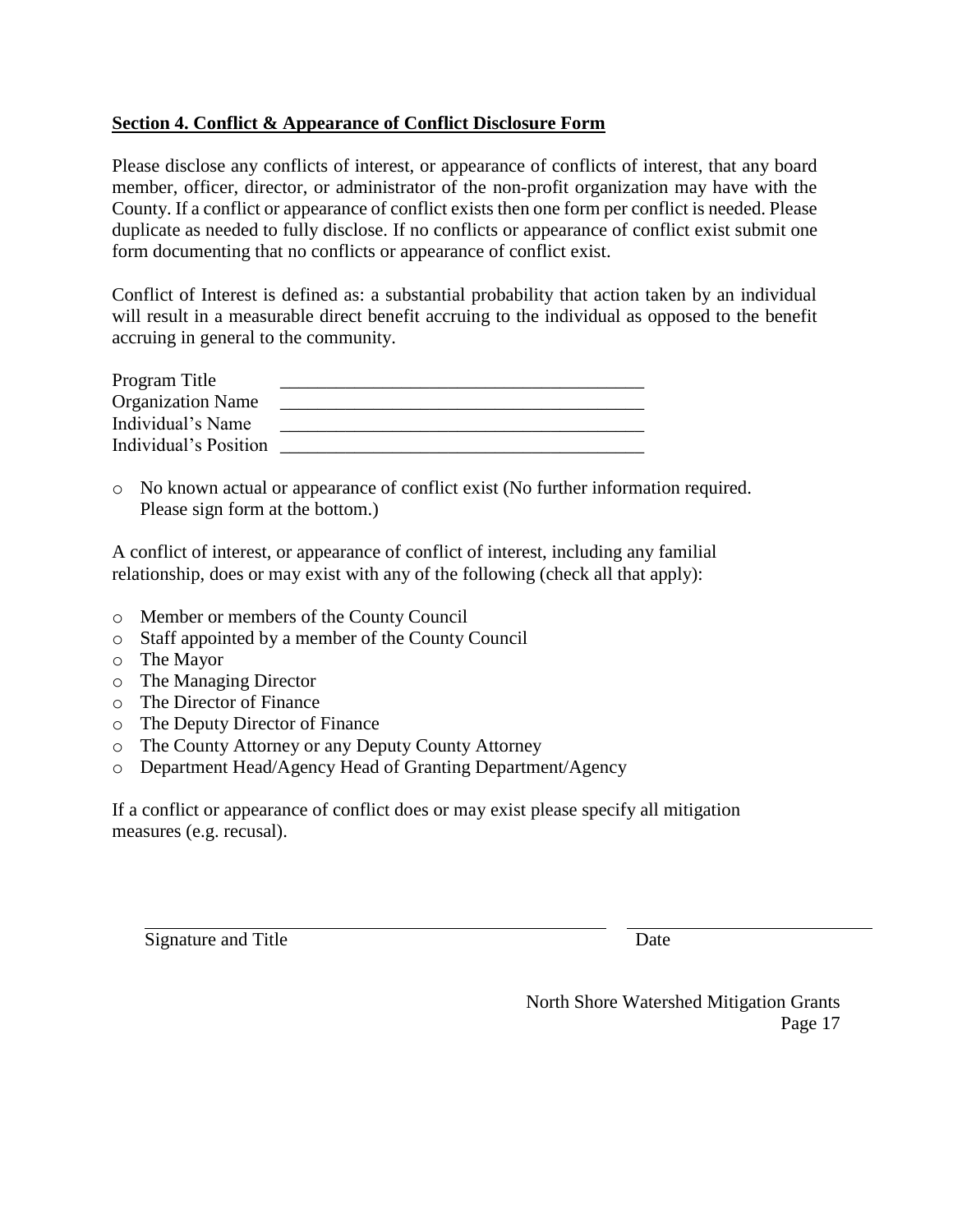**Section 5. Other Required Documents.** All proposals are to include the *eight* sub-sections below.

- **Subsection 5.1 -** Current Charter or Articles of Incorporation
- **Subsection 5.2** Current By-Laws
- **Subsection 5.3** Current Corporate Resolution, if required by By-Laws.
- **Subsection 5.4** A current Board of Directors list including names, titles, occupations, and terms of office for all officers and members of the Board of Directors.
- **Subsection 5.5** Copy of Internal Revenue Service verification of tax-exempt status.
- **Subsection 5.6** Current Financial Statements signed and dated.
- Subsection 5.7 Current Certificate of Good Standing with Department of Commerce and Consumer Affairs
- **Subsection 5.8** Proof of authority to sign
- **Subsection 5.9** Conflict of interest policy

**[The remainder of this page has intentionally been left blank.]**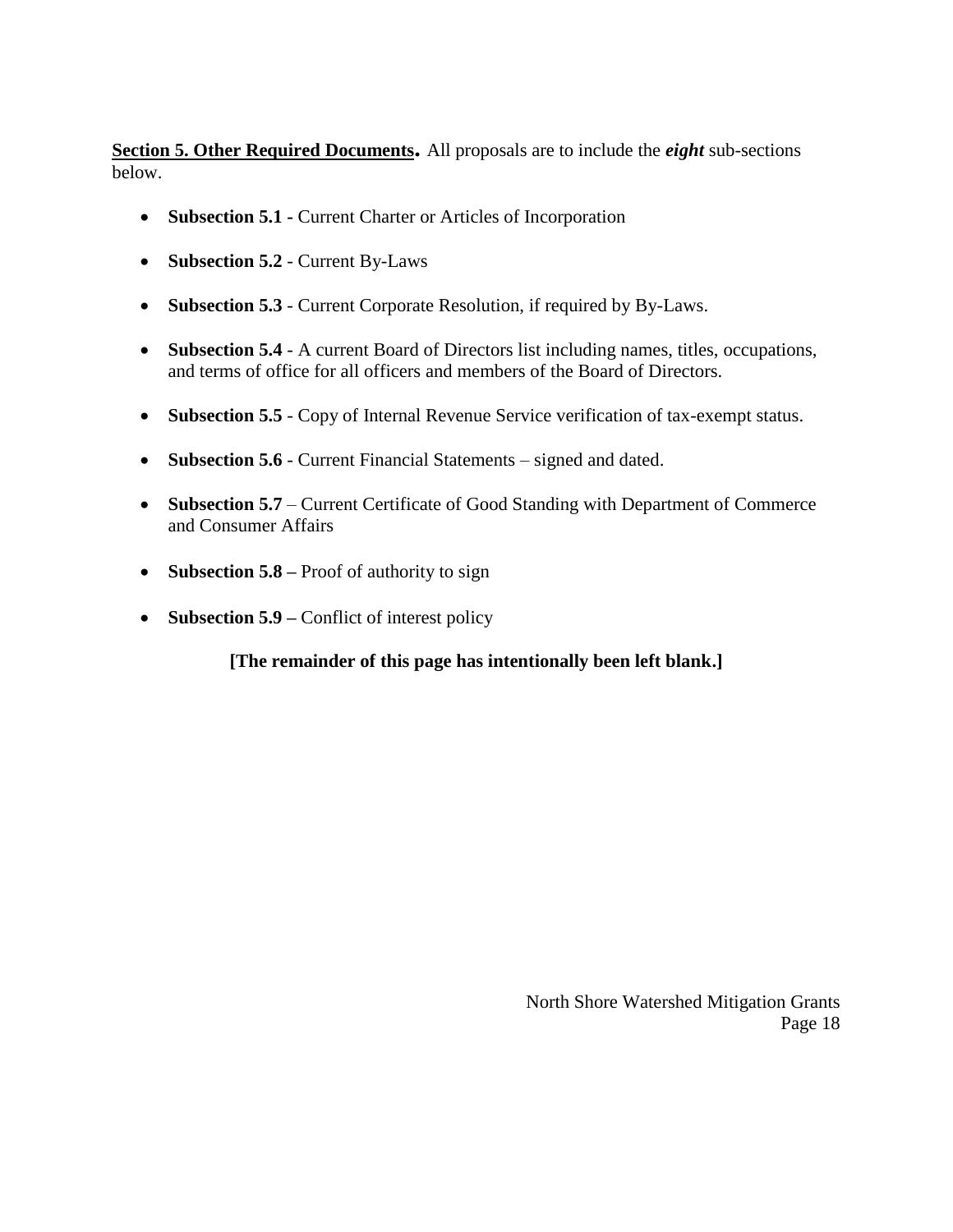## <span id="page-18-0"></span>**V. Evaluation and Award**

### **A. Responsive proposals**

<span id="page-18-1"></span>Only those proposals that substantially meet all the terms, conditions, and requirements specified in this RFP shall be considered responsive. Non-responsive proposals will be rejected.

### **B. Priority list proposals**

<span id="page-18-2"></span>If numerous responsive and potentially responsive proposals have been submitted, the evaluation committee may rank the proposals and create a priority list of the highest-ranked proposals that substantially meet the requirements of the RFP.

### **C. Discussions**

<span id="page-18-3"></span>Entirely at the County's option, the evaluation committee may enter into oral or written discussions to clarify any aspect of any priority list proposal. The evaluation committee may request to visit any physical locations included in the proposal prior to start of discussions.

Based on these discussions, the RFP may be amended, including but not limited to the program requirements and/or the evaluation criteria. Priority list proposals shall be accorded fair and equal treatment regarding any opportunity for discussions and revisions of proposals. Proposals may also be accepted without discussions.

### **D. Best and Final Proposal**

<span id="page-18-4"></span>If after receipt of proposals the RFP is amended by addendum to incorporate clarification or change such addenda shall be distributed only to priority-listed proposers. Priority listed proposers shall be permitted to revise their submitted proposal and submit a best and final proposal to the County at a time determined by the County. The evaluation committee will then rate the best and final proposals, based on either the original proposal evaluation criteria, or as may have been modified by the County.

### **E. Evaluation Committee**

<span id="page-18-5"></span>Evaluation(s) will be conducted by an evaluation committee that consists of persons approved in writing by the County's Assistant Chief Procurement Officer. Evaluators will be selected to participate in this process based on their individual expertise and knowledge related to mitigation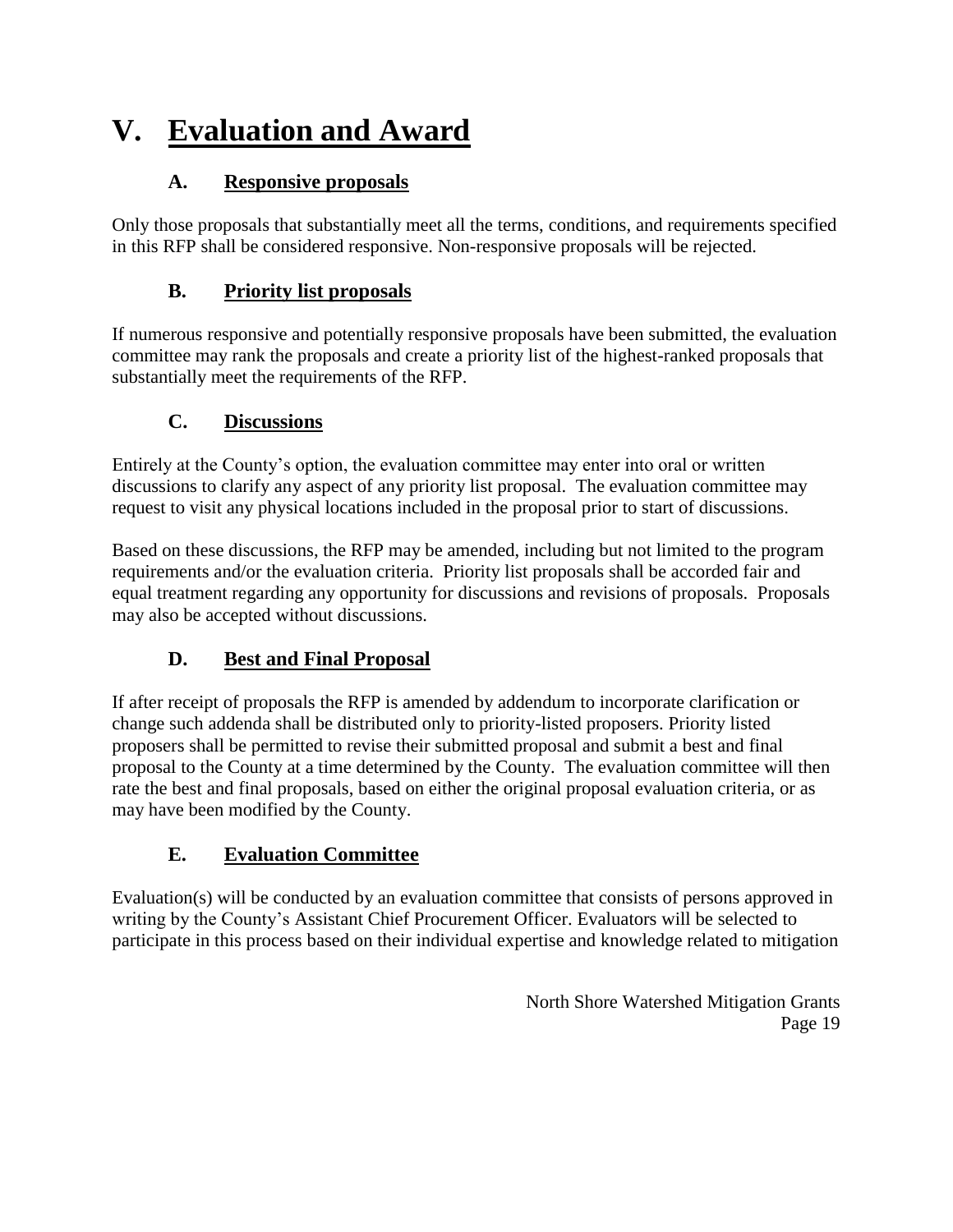projects, financial administration, and/or the north shore community. The evaluation committee shall review the proposals and submit a recommendation to the Administrator.

### **F. Evaluation Criteria**

<span id="page-19-0"></span>The total amount of points available for award is 100 points. Each proposal will be evaluated on the following criteria:

### **Qualifications & Experience (40 points)**

- o Proposer demonstrates considerable depth and breadth of experience in the performance of similar work.
- o Proposer demonstrates a high level of integrity, reliability, and credibility in the north shore community.
- o Proposer's mission aligns with the Program.
- o Proposer's current staff and/or contractors/subcontractors possess relevant expertise for planning, development, and implementing the Project.

### **Fiscal (40 points)**

- o Proposal includes a realistic, thorough, and accurate budget, with appropriate allocations of funds based on outputs.
- o Proposer demonstrates financial capability and sustainability.
- o Proposer demonstrates strong internal controls and fiduciary capabilities.
- o Proposer's demonstrates prior government grants management experience, including local, state, and/or federal grants.
- o Proposer demonstrates an ability to generate the necessary reports in a timely manner.

### **Proposal (20 points)**

- o Proposal addresses all elements of the Scope of Program.
- o Proposal is clear regarding specific roles and responsibilities.
- o Proposal provides a detailed description for delivery of services, description of process for delivery of services, and demonstrates ability to facilitate community and stakeholder engagement.
- o Proposal includes mitigation plans required to address COVID-19 work constraints, social distancing, and other relevant restrictions.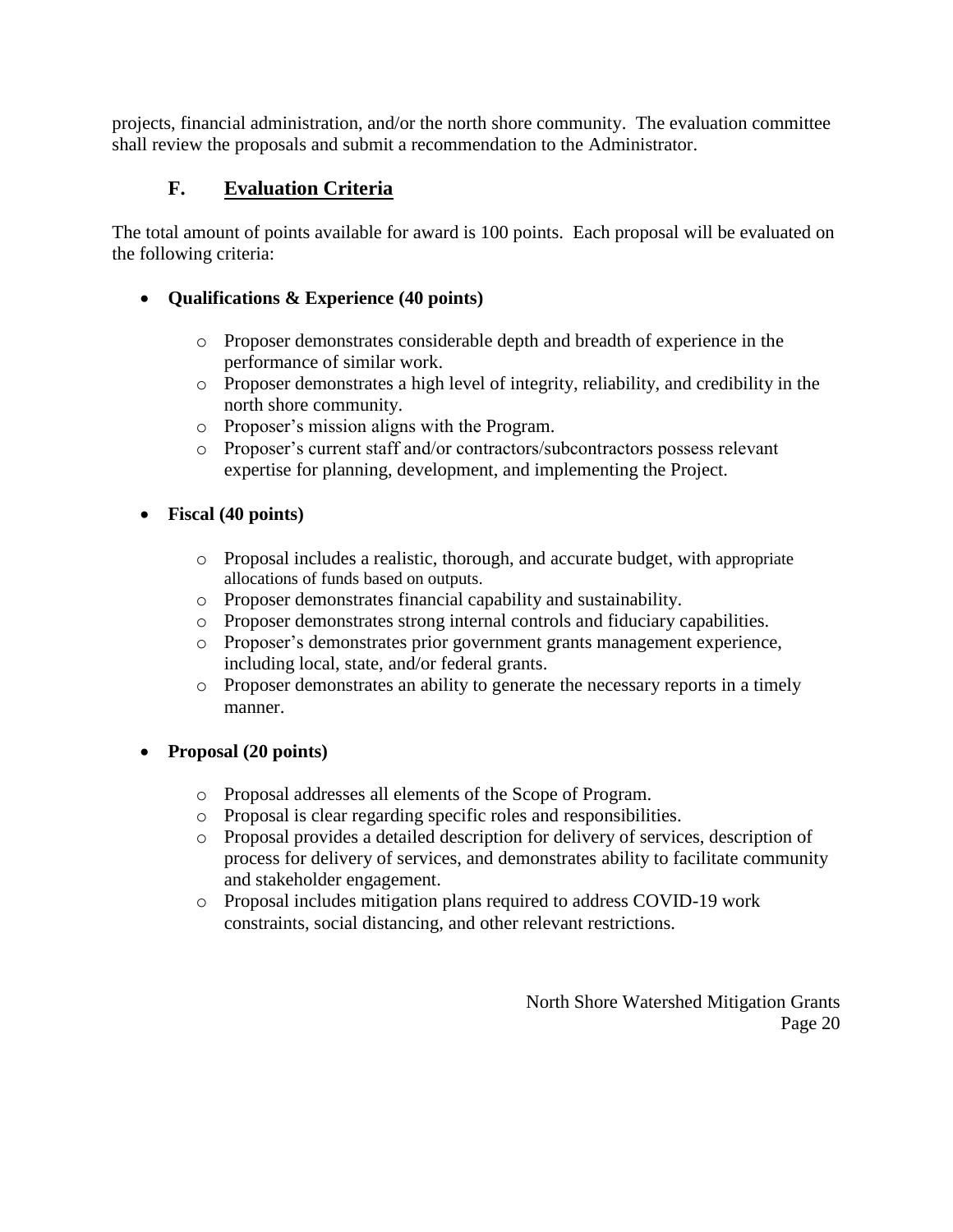### <span id="page-20-0"></span>**G. Award**

1. It is anticipated that only one non-profit organization will be selected to administer the project.

2. Award of a grant agreement, if any, shall be made to the non-profit organization with the highest evaluation score (maximum of 100 points), based on the initial proposal, or, if requested, submissions of the best and final proposals from the priority-listed proposers.

3. The County further reserves the right to use any ideas presented in any proposal or because of any negotiation, unless marked "PROPRIETARY."

4. The County shall be the sole judge in the selection of the non-profit organization whose proposal will best accomplish the needs of the County and in accordance with the availability of funds.

### **[The remainder of this page has intentionally been left blank.]**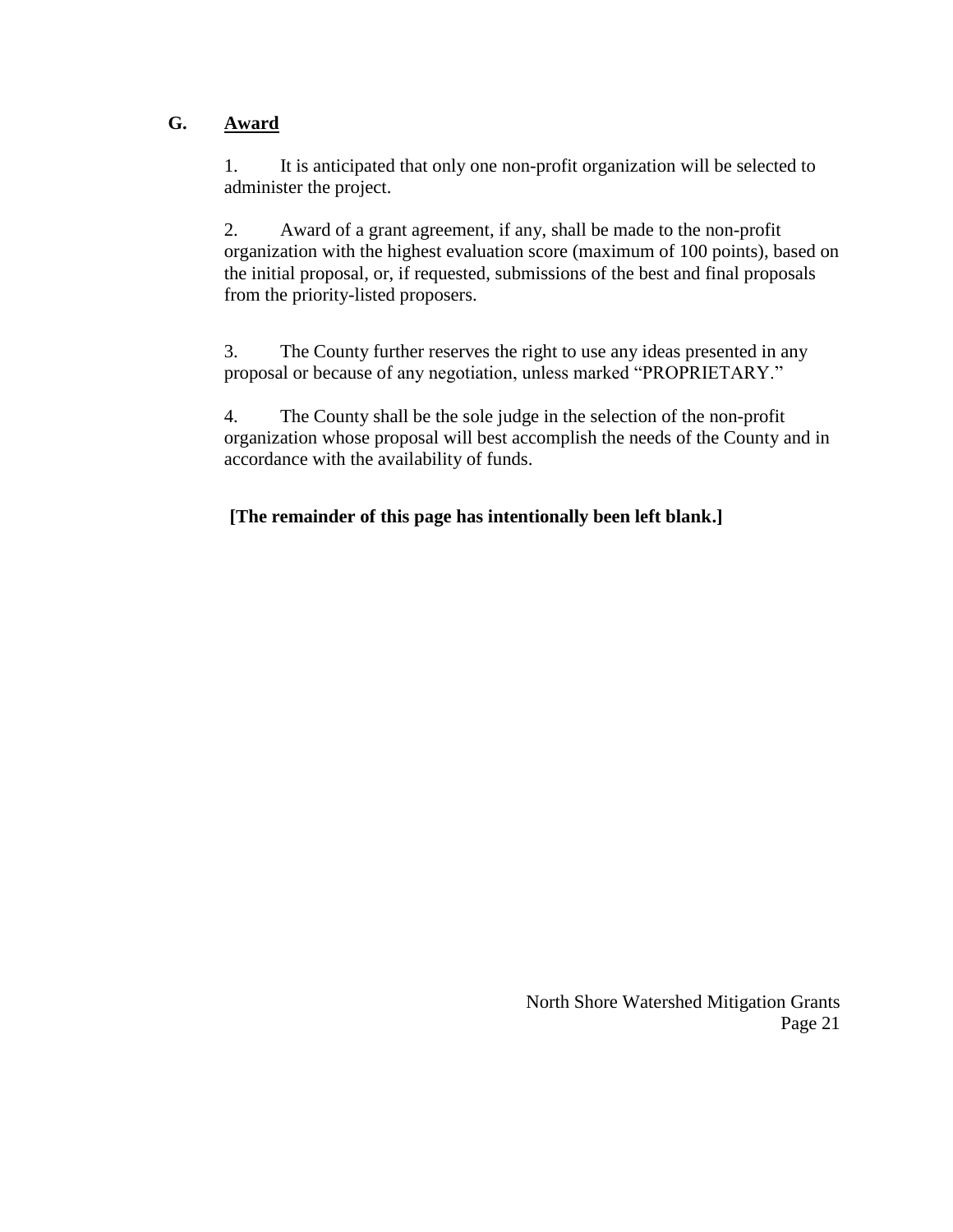## <span id="page-21-0"></span>**VI. Sample Agreement**

## **THE COUNTY OF KAUAI**

- **1. PUBLIC INTEREST GRANT AGREEMENT**
- 2. **PROGRAM NAME**: Click or tap here to enter text.



**3. GRANT AGREEMENT NUMBER:** Click or tap here to enter text.

THIS AGREEMENT, by and between the COUNTY OF KAUAI (hereinafter "County") and Click or tap here to enter text., a Hawaii nonprofit corporation, whose mailing address is Click or tap here to enter text. (hereinafter "Grantee"), shall take effect upon the final execution by all parties.

#### **RECITALS**

WHEREAS, Kauai County Code Sections 6-3.2 and 6-3.3 establish standards for the appropriation of public funds to private organizations that provide programs and services that have been determined to be in the public interest.

WHEREAS, pursuant to Hawaii Revised Statute (hereinafter "HRS") 103D-102(b)(2)(A), grants made under Kauai County Code Section 6-3.2 may be exempt from HRS 103D.

[Add any additional desired recitals]

NOW, THEREFORE, the County and the Grantee, in consideration of the mutual promises hereinafter set forth, hereby agree as follows:

1. **Program**. The Grantee shall use grant funds in accordance with the Grantee's proposal (Attachment 4) dated Click or tap here to enter text.(hereinafter "Program."). The Grant Manager, in their sole discretion, may authorize changes that are within the scope of the Program, budget reallocations that are within the Grant Amount, and extensions of time of performance.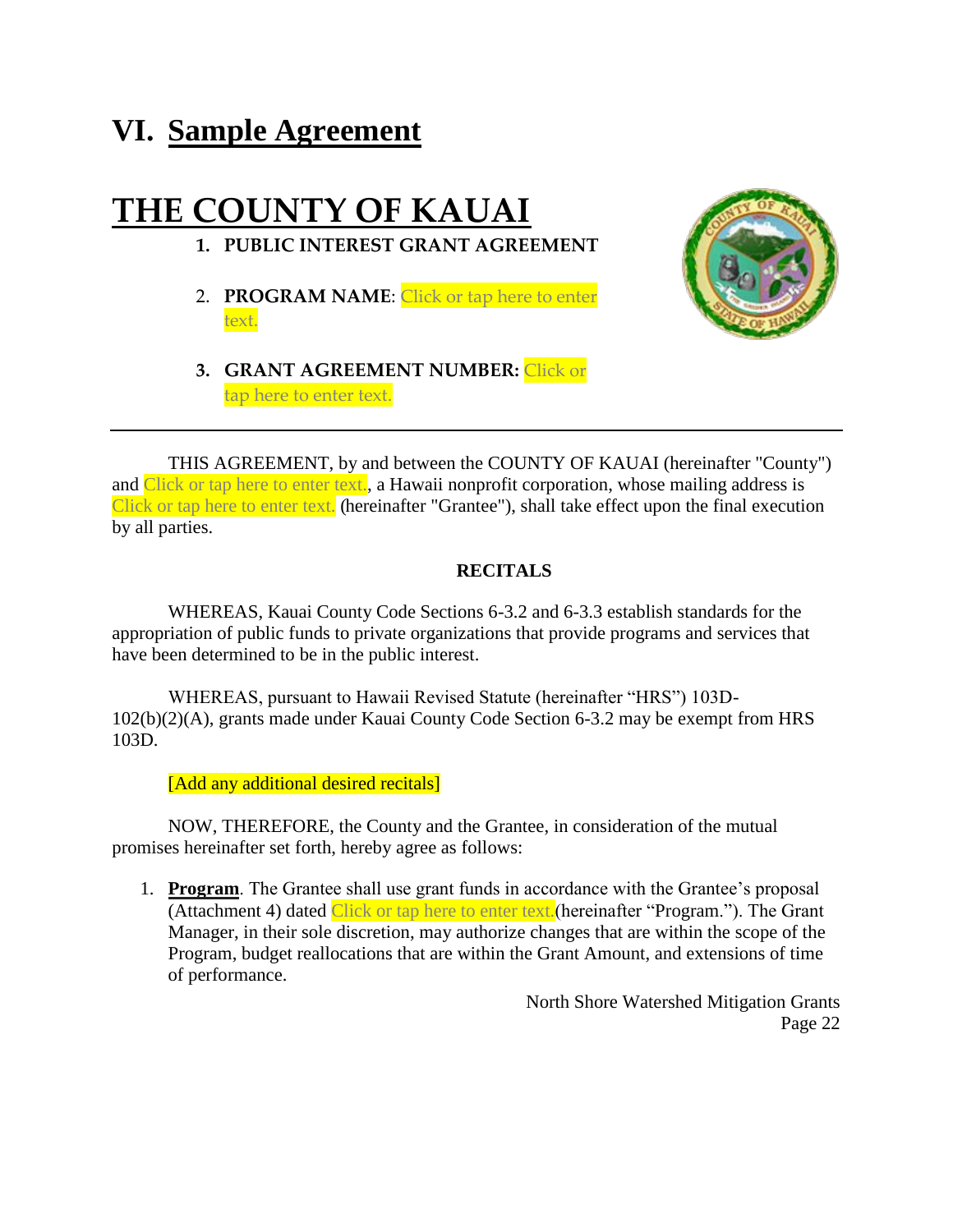- 2. **Grant Amount**. The County awards the Grantee a grant of \$7,285,000 for the Program.
- 3. **Period of Agreement; Notice to Proceed**. This Agreement shall be effective upon the execution by all signatories and shall continue until the Program is complete. The Grantee shall not proceed with the Program until the County has given it a written Notice to Proceed.

#### 4. **Payment**.

- a. *Email*. Grant funds will be paid to the Grantee on an advance payment basis. The Grantee may request disbursement of grant funds by emailing a request for payment to the Grant Program Manager.
- b. *Schedule*. The County will disburse the grant funds in accordance with the following schedule:
	- i. 5% of the awarded amount will be paid upon receipt of final executed copy of this Agreement and a written request for payment.
	- ii. Thereafter, upon request of the Grantee, the County shall, in its sole discretion, make incremental advance payments based on the Grantee's progress with obligating and disbursing funds.
- 5. **Grant Manager**. The Grant Manager is:
	- a. *Name*: Click or tap here to enter text.
	- b. *Title*: Click or tap here to enter text.
	- c. *Email*: Click or tap here to enter text.
	- d. *Phone*: Click or tap here to enter text.
	- e. *Department*: Click or tap here to enter text.
- 6. **Reporting Requirements**. Grantee shall submit written reports.
	- a. *Email*. The Grantee shall submit all required reports *via email* to the Grant Manager.
	- b. *Content*. The reports shall contain but are not limited to:
		- i. Program status summary.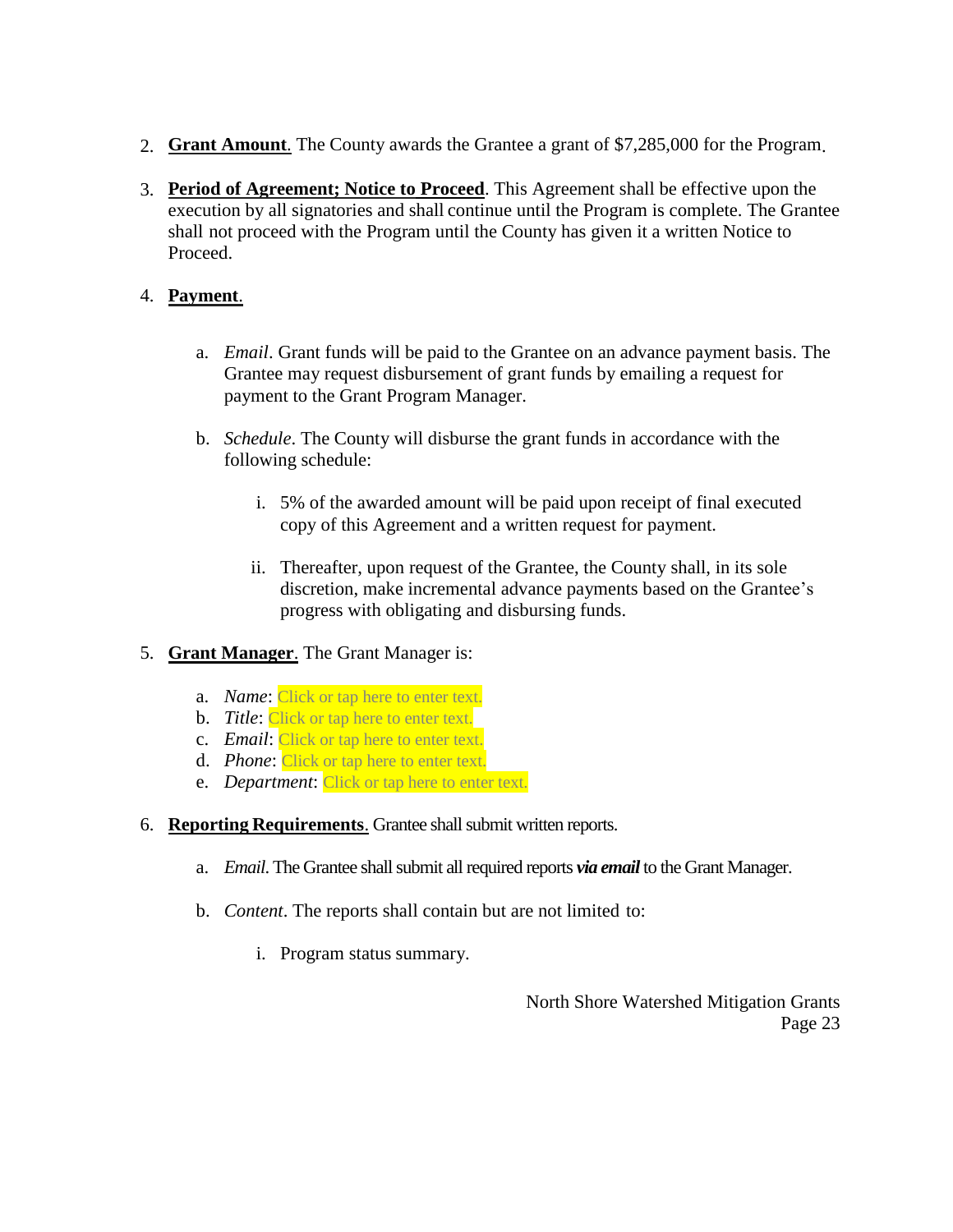- ii. Program data summary.
- iii. Summary of participant characteristics.
- iv. Financial status report of the County funds used.
- v. Financial status report of the remaining balance of County funds; if any.
- vi. A narrative report.
- vii. Any other information requested by the County.
- c. *Quarterly and Fiscal Year End Reports*. The Grantee shall submit quarterly program and financial reports on the use of the funds to the County, due on or before the 15<sup>th</sup> of the month following the close of the quarterly reporting period; and a year-end report on the same, within 90 days following the close of the fiscal year in which the money is appropriated. This report shall be submitted on the Progress Report (Attachment 1) attached.
- d. *Final Report*. Within 90 days after 1) the completion of the Project the Grantee shall submit Final Report (Attachment 3) and a Financial Report (Attachment 2).
- e. *Failure to be timely*. If the Grantee fails to submit timely reports, the County may withhold disbursement of remaining grant funds and deny future funding requests from the Grantee.
- 7. **General Terms and Conditions for Grant Agreements**. The parties agree that the County's General Terms and Conditions for Grant Agreements, dated September 2021, (hereinafter "General Terms") are hereby incorporated into this Grant Agreement. Grantee acknowledges receipt of the General Terms.

#### **[Remainder of page intentionally left blank.]**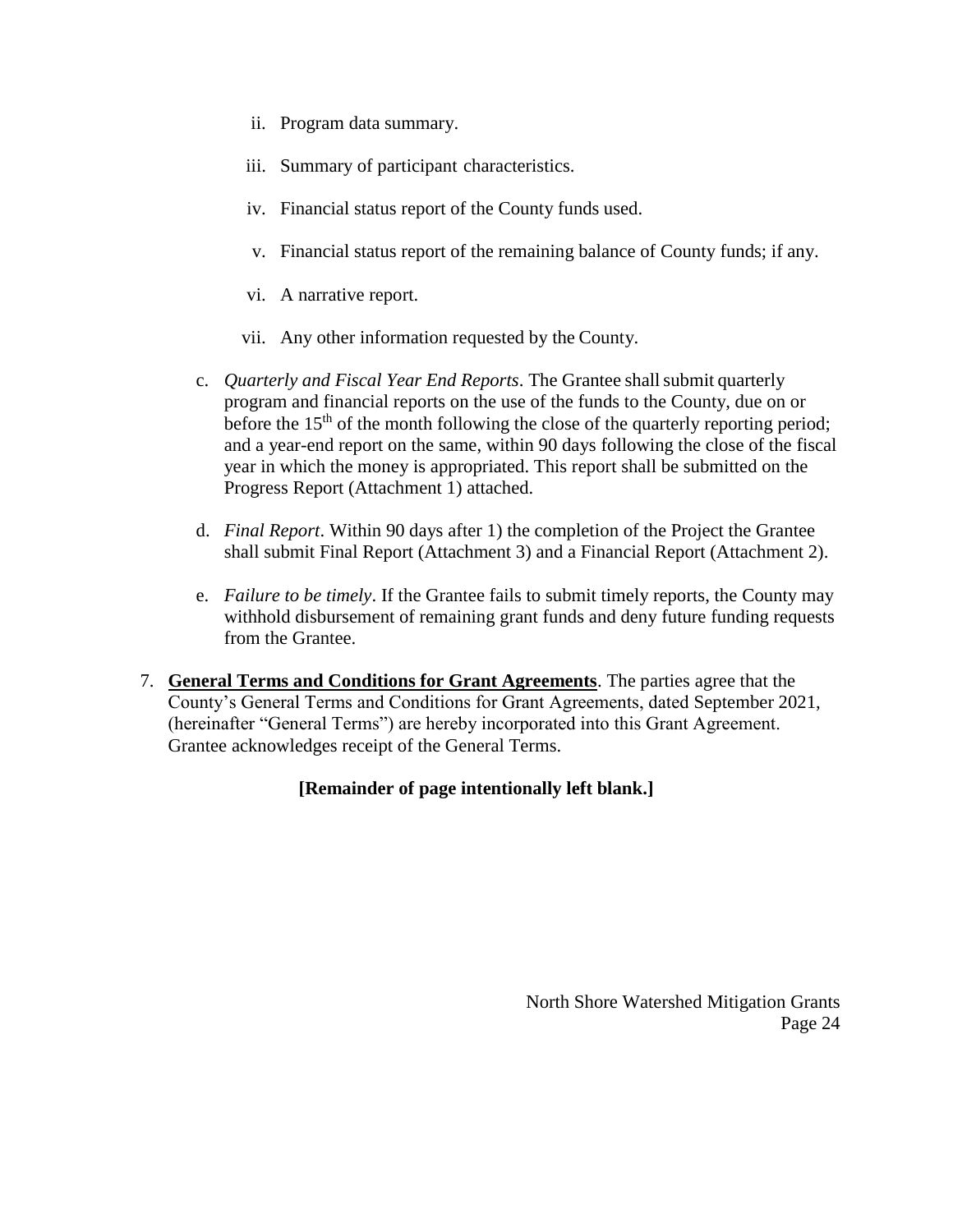IN WITNESS WHEREOF, the County and the Grantee have executed this Agreement effective as of the date of the last signatory below.

**Click or tap here to enter text.**

Click or tap here to enter text. Click or tap here to enter text.

#### **APPROVAL RECOMMENDED**

Click or tap here to enter text. Click or tap here to enter text.

### **APPROVED FOR FORM AND LEGALITY**

\_\_\_\_\_\_\_\_\_\_\_\_\_\_\_\_\_\_\_\_\_\_\_\_\_\_\_\_\_\_\_\_\_\_\_\_\_\_\_\_\_\_\_

\_\_\_\_\_\_\_\_\_\_\_\_\_\_\_\_\_\_\_\_\_\_\_\_\_\_\_\_\_\_\_\_\_\_\_\_\_\_\_\_\_\_\_

\_\_\_\_\_\_\_\_\_\_\_\_\_\_\_\_\_\_\_\_\_\_\_\_\_\_\_\_\_\_\_\_\_\_\_\_\_\_\_\_\_\_\_

\_\_\_\_\_\_\_\_\_\_\_\_\_\_\_\_\_\_\_\_\_\_\_\_\_\_\_\_\_\_\_\_\_\_\_\_\_\_\_\_\_\_

Deputy County Attorney

### **COUNTY OF KAUAI**

Reiko Matsuyama Director of Finance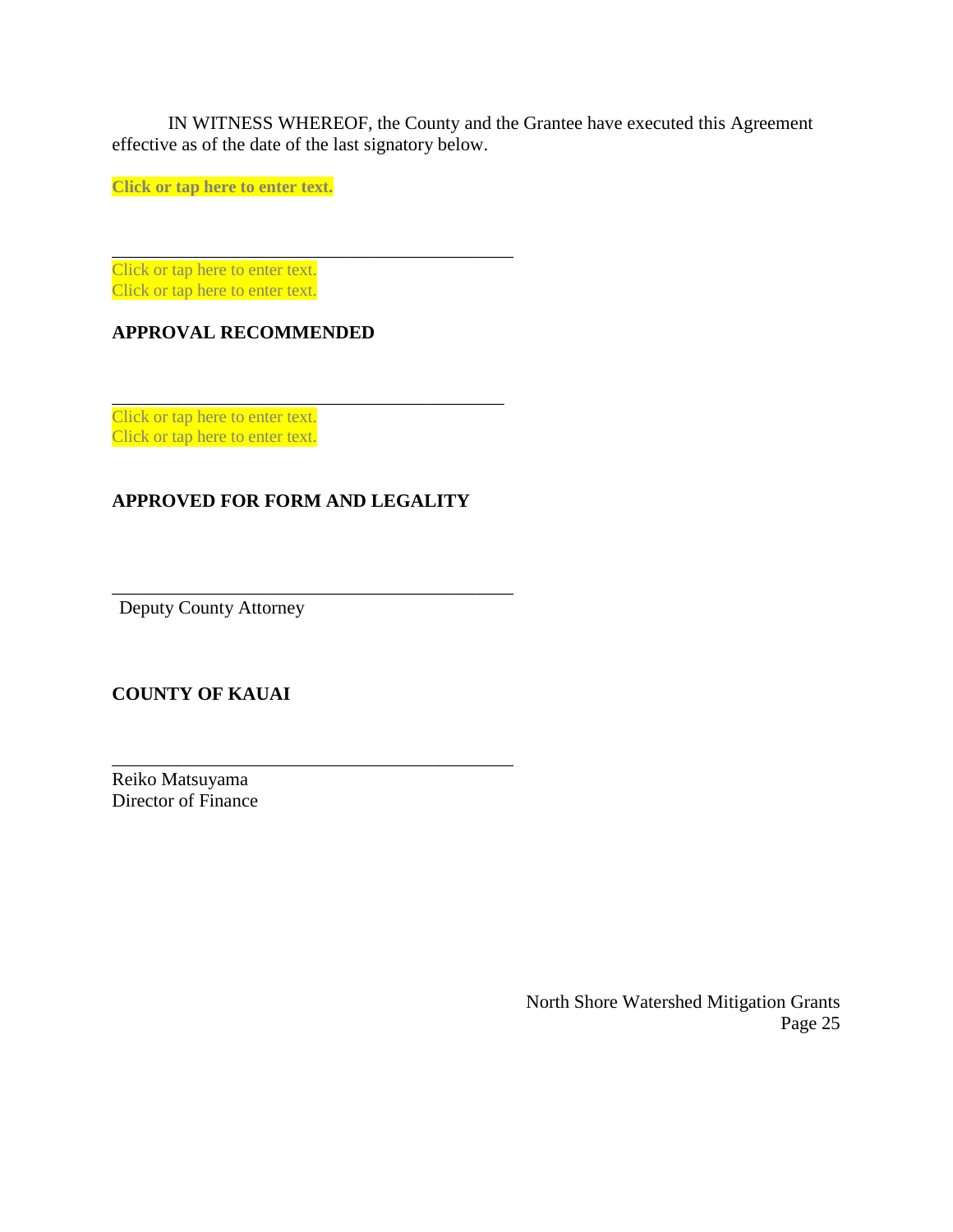### Attachment 1 COUNTY OF KAUAI Progress Report Form

 $\Box$  Quarterly report - for the  $\Box$  quarter of  $\Box$  (due on or before the 15th of the month following the close of the quarterly reporting period); **or**

 $\Box$  Fiscal Year End – for fiscal year (due within 90 days following the close of the fiscal year in which the money is appropriated).

| Organization:         | Grant<br><b>Agreement No.:</b> |  |
|-----------------------|--------------------------------|--|
| <b>Program Title:</b> |                                |  |
| <b>Contact:</b>       | <b>Title:</b>                  |  |
| <b>Phone:</b>         | <b>Email:</b>                  |  |

1) Describe how County funds were used during the quarter in the development and implementation of the event/program/project. Please include summaries of program data and participant characteristics.

2) Describe the status of the project and work completed since the prior reporting period.

3) Describe any major adjustments that have been necessitated or proposed. **Please submit a current to date Financial Report (Attachment 2) with this progress report.**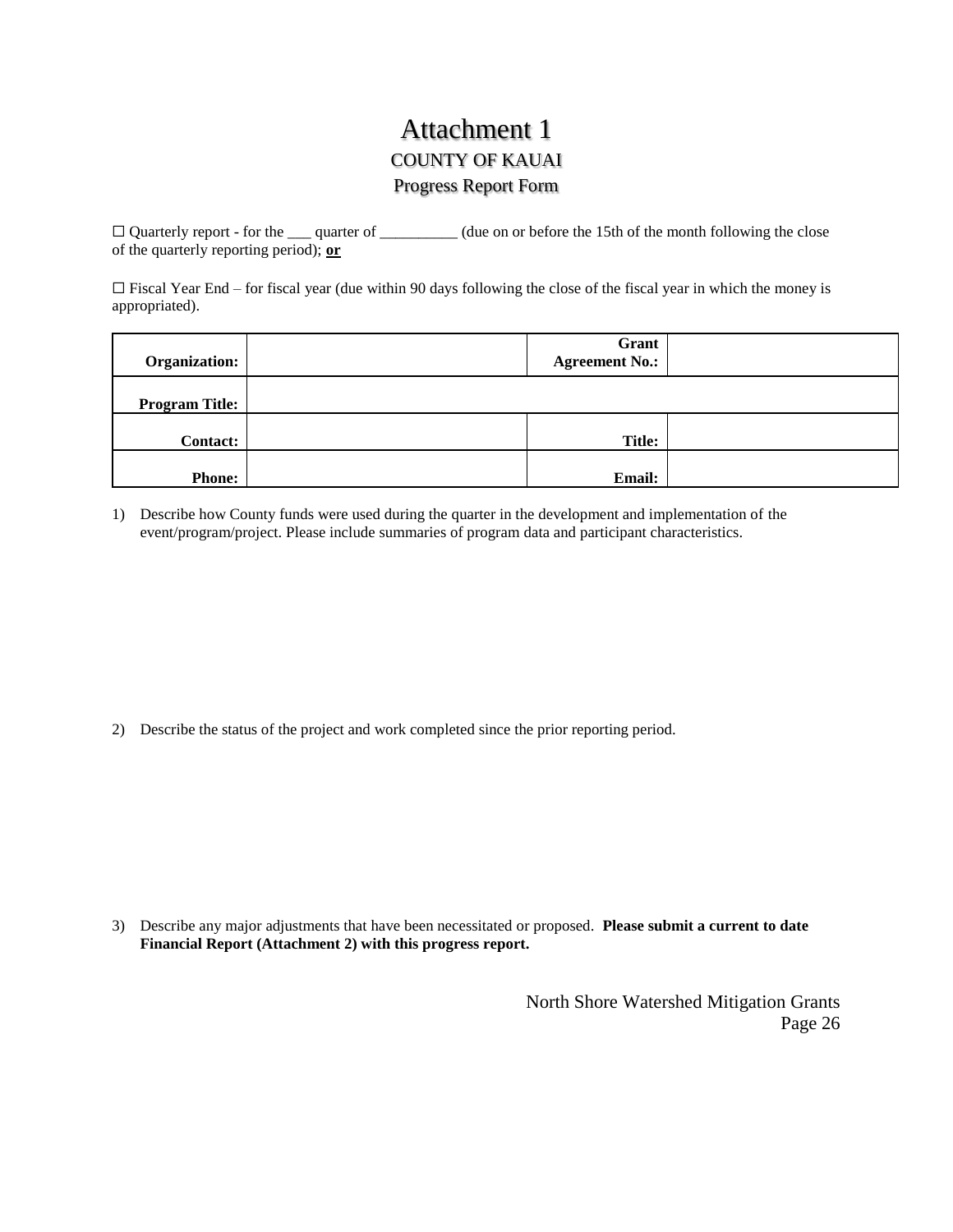4) Describe your next major steps for this project/program.

- 5) Attach copies of all news articles, advertisements, flyers, brochures, data etc. available to date.
- 6) Additional Comments:

| Submitted by:<br>(Name)      |                                                  | (Title) |  |
|------------------------------|--------------------------------------------------|---------|--|
| (Phone)                      | (Fax)                                            | (Date)  |  |
| For Staff Use Only           | For Staff Use Only                               |         |  |
|                              |                                                  |         |  |
| Progress Report Accepted by: |                                                  |         |  |
|                              | (County (Date)<br>Program Coordinator's Initial) |         |  |
|                              |                                                  |         |  |
|                              |                                                  |         |  |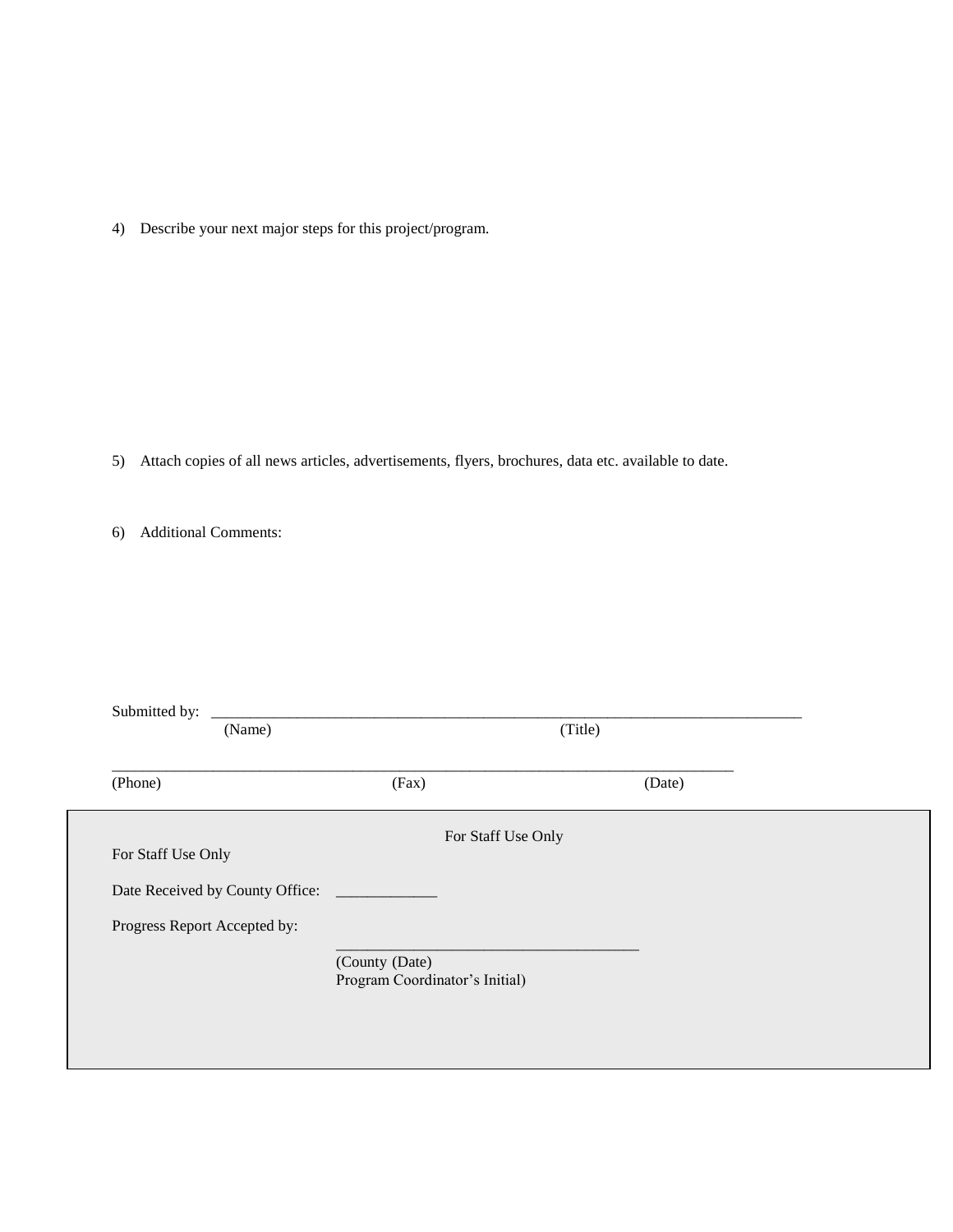### **Attachment 2**

### COUNTY OF KAUAI

#### **BUDGET WORKSHEET & FINANCIAL REPORT ATTACHMENT**

(A fillable excel sheet is available upon request to the Grant Manager)

| Organization:         | Grant<br><b>Agreement No.:</b> |  |
|-----------------------|--------------------------------|--|
| <b>Program Title:</b> |                                |  |
| <b>Contact:</b>       | <b>Title:</b>                  |  |
| <b>Phone:</b>         | Email:                         |  |

You must show and designate all cash and in-kind for the entire project. Expenses and Income should match. For *proposals*, just use the budget columns. Actual columns are used for your *quarterly* financial report as comparison.

|                                 |               | <b>COUNTY CASH</b> |                  | <b>OTHER CASH</b><br>(for this project) |                  | <b>TOTAL</b><br><b>EXPENSES</b> |
|---------------------------------|---------------|--------------------|------------------|-----------------------------------------|------------------|---------------------------------|
| <b>EXPENSES</b>                 | <b>Budget</b> | <b>Actual</b>      | <b>Budget</b>    | <b>Actual</b>                           | <b>Budget</b>    | <b>Actual</b>                   |
|                                 |               |                    |                  |                                         | $\boldsymbol{0}$ | $\boldsymbol{0}$                |
|                                 |               |                    |                  |                                         | $\boldsymbol{0}$ | $\boldsymbol{0}$                |
|                                 |               |                    |                  |                                         | $\boldsymbol{0}$ | $\boldsymbol{0}$                |
|                                 |               |                    |                  |                                         | $\mathbf{0}$     | $\boldsymbol{0}$                |
|                                 |               |                    |                  |                                         | $\boldsymbol{0}$ | $\boldsymbol{0}$                |
|                                 |               |                    |                  |                                         | $\mathbf{0}$     | $\boldsymbol{0}$                |
|                                 |               |                    |                  |                                         | $\boldsymbol{0}$ | $\boldsymbol{0}$                |
|                                 |               |                    |                  |                                         | $\boldsymbol{0}$ | $\boldsymbol{0}$                |
|                                 |               |                    |                  |                                         | $\boldsymbol{0}$ | $\boldsymbol{0}$                |
|                                 |               |                    |                  |                                         | $\mathbf{0}$     | $\boldsymbol{0}$                |
|                                 |               |                    |                  |                                         | $\boldsymbol{0}$ | $\boldsymbol{0}$                |
|                                 |               |                    |                  |                                         | $\boldsymbol{0}$ | $\boldsymbol{0}$                |
|                                 |               |                    |                  |                                         | $\boldsymbol{0}$ | $\boldsymbol{0}$                |
|                                 |               |                    |                  |                                         | $\boldsymbol{0}$ | $\overline{0}$                  |
| <b>TOTAL</b><br><b>EXPENSES</b> | $\mathbf{0}$  | $\mathbf{0}$       | $\boldsymbol{0}$ | $\boldsymbol{0}$                        | $\mathbf{0}$     | $\mathbf{0}$                    |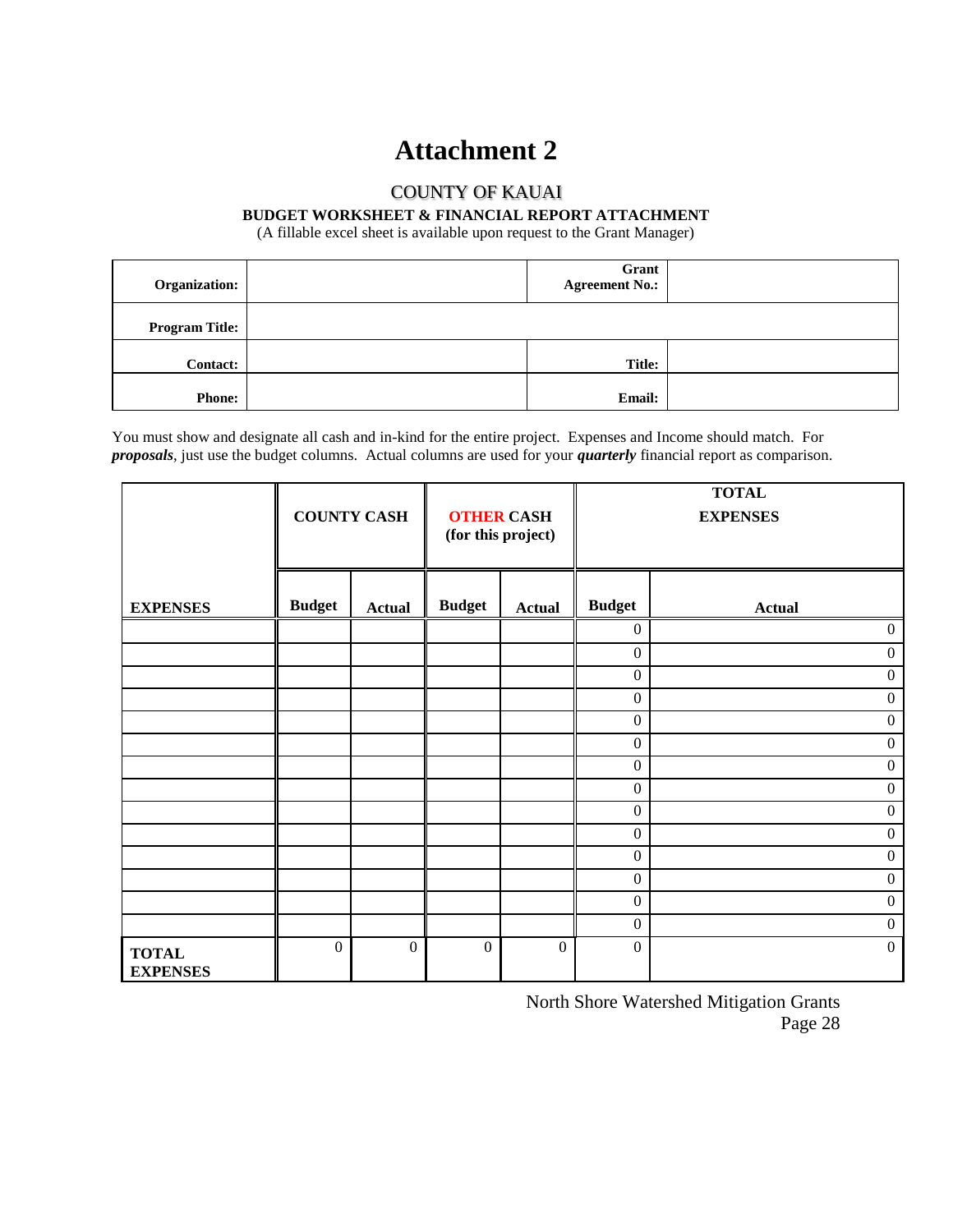|                                                                                                             |               | <b>COUNTY CASH</b> |               | <b>OTHER CASH</b><br>(for this project) |                  | <b>TOTAL</b><br><b>INCOME</b> |
|-------------------------------------------------------------------------------------------------------------|---------------|--------------------|---------------|-----------------------------------------|------------------|-------------------------------|
| <b>INCOME</b>                                                                                               | <b>Budget</b> | <b>Actual</b>      | <b>Budget</b> | <b>Actual</b>                           | <b>Budget</b>    | <b>Actual</b>                 |
| <b>COUNTY OF</b><br><b>KAUAI</b>                                                                            |               |                    |               |                                         | $\overline{0}$   | $\overline{0}$                |
| Organization's<br><b>Contribution</b>                                                                       |               |                    |               |                                         | $\Omega$         | $\overline{0}$                |
| <b>Other</b><br><b>Sponsors/Sources</b><br>(specify sources for<br>both other cash and<br>in-kind support): |               |                    |               |                                         | $\theta$         | $\overline{0}$                |
|                                                                                                             |               |                    |               |                                         | $\boldsymbol{0}$ | $\boldsymbol{0}$              |
|                                                                                                             |               |                    |               |                                         | $\overline{0}$   | $\mathbf{0}$                  |
|                                                                                                             |               |                    |               |                                         | $\overline{0}$   | $\boldsymbol{0}$              |
|                                                                                                             |               |                    |               |                                         | $\overline{0}$   | $\boldsymbol{0}$              |
|                                                                                                             |               |                    |               |                                         | $\overline{0}$   | $\mathbf{0}$                  |
|                                                                                                             |               |                    |               |                                         | $\boldsymbol{0}$ | $\mathbf{0}$                  |
| <b>TOTAL INCOME</b>                                                                                         | $\theta$      | $\overline{0}$     |               | $\overline{0}$                          | $\mathbf{0}$     | $\boldsymbol{0}$              |

- This is a *sample* format only. Please add rows as needed to provide a complete picture of the project budget
- $\bullet$  Please submit separate sheet(s) with a budget narrative providing detailed explanations for each expense and income line item.
- Please show the original budget for the program as approved for the award and contract, and the actual final expenses and income when doing your final report.
- The sum of each line item from columns "COUNTY Cash", "Other Cash" and "In-Kind" must equal the "Total" column.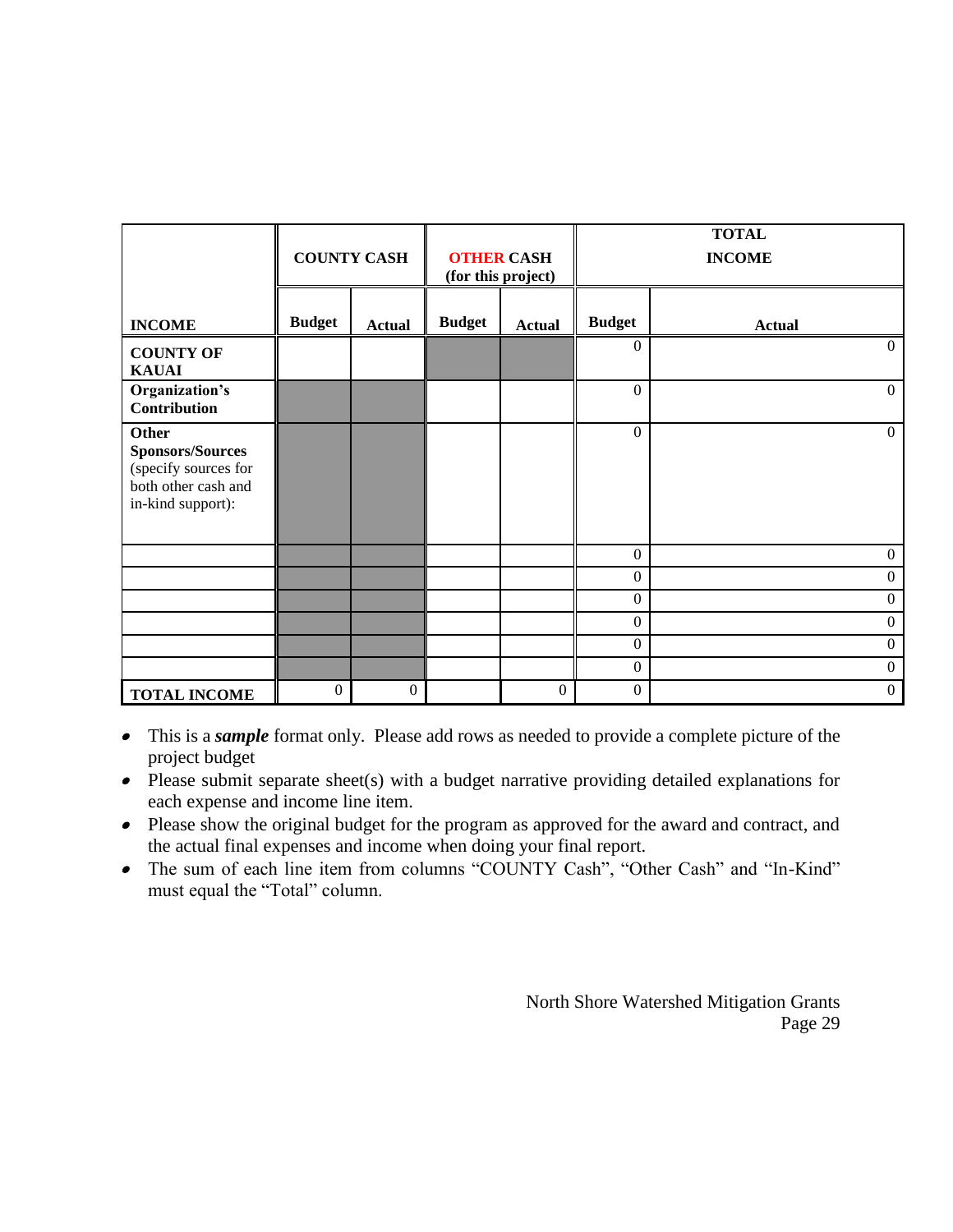### Attachment 3 COUNTY OF KAUAI FINAL Report Form

| Organization:         | Grant<br><b>Agreement No.:</b> |  |
|-----------------------|--------------------------------|--|
| <b>Program Title:</b> |                                |  |
| <b>Contact:</b>       | <b>Title:</b>                  |  |
| <b>Phone:</b>         | <b>Email:</b>                  |  |

1) Describe how County funds were used for the project/program.

2) Describe how this project was successful in benefiting the County of Kauai and our residents. Please include summaries of program data and participant characteristics.

3) Using the indicators of success identified in your proposal, provide your targeted goals for each of these measures, and the actual results achieved through this program. Explain why you did or did not reach the expected outcomes for each measure or indicator of success.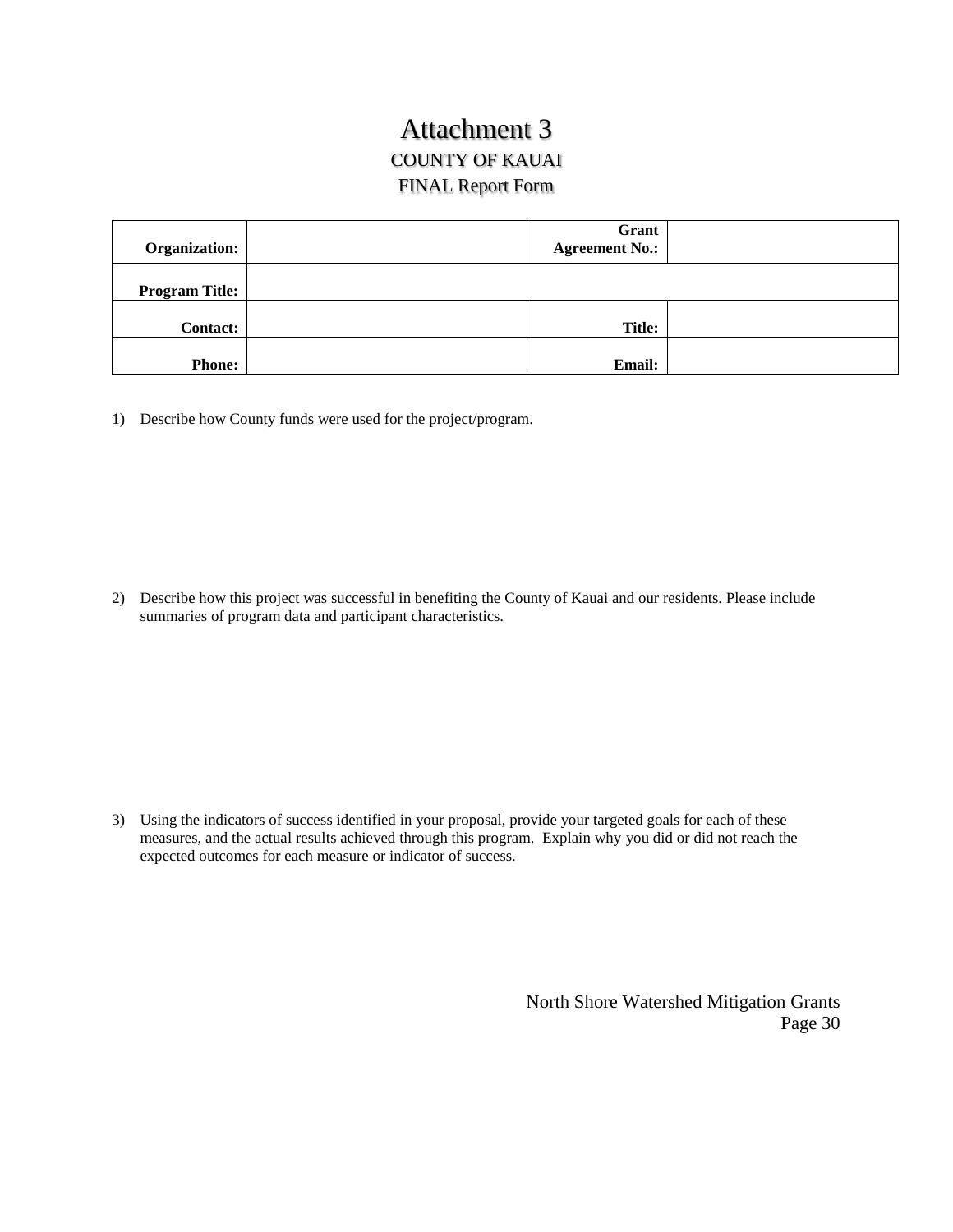4) Describe how this project/program could be improved.

- 5) Attach copies of all news articles, advertisements, flyers, brochures, etc.
- 6) What are future plans for this program?

| Submitted by:<br>(Name)   | <u> 1980 - John Stein, mars and der Stein and der Stein and der Stein and der Stein and der Stein and der Stein an</u> | (Title) |
|---------------------------|------------------------------------------------------------------------------------------------------------------------|---------|
| (Phone)                   | (Fax)                                                                                                                  | (Date)  |
|                           | For Staff Use Only                                                                                                     |         |
|                           |                                                                                                                        |         |
| Final Report Accepted by: | (County Staff Initial)<br>(Date)                                                                                       |         |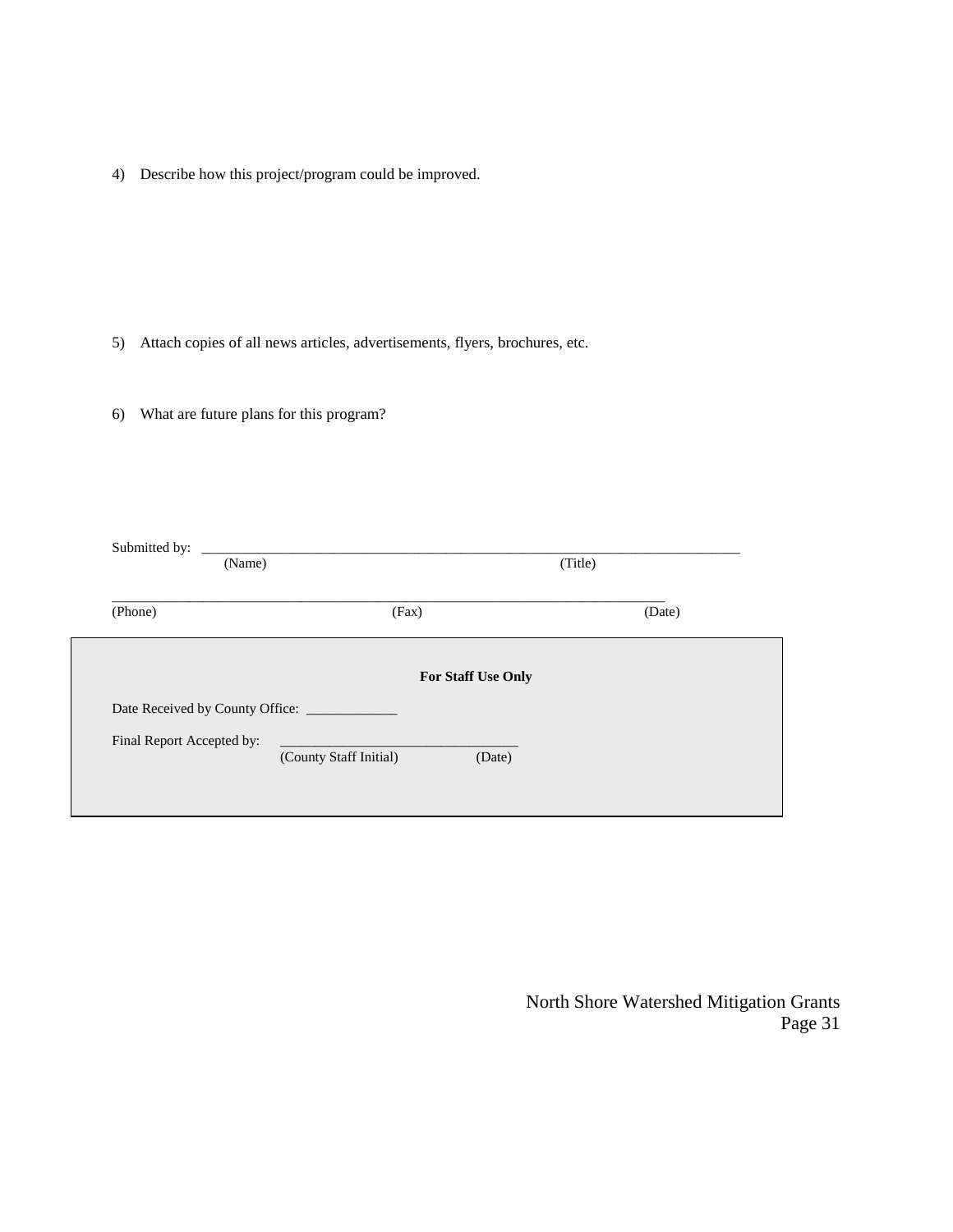### ATTACHMENT 4

[PLACEHOLDER]

[REPLACE WITH GRANTEE'S PROPOSAL]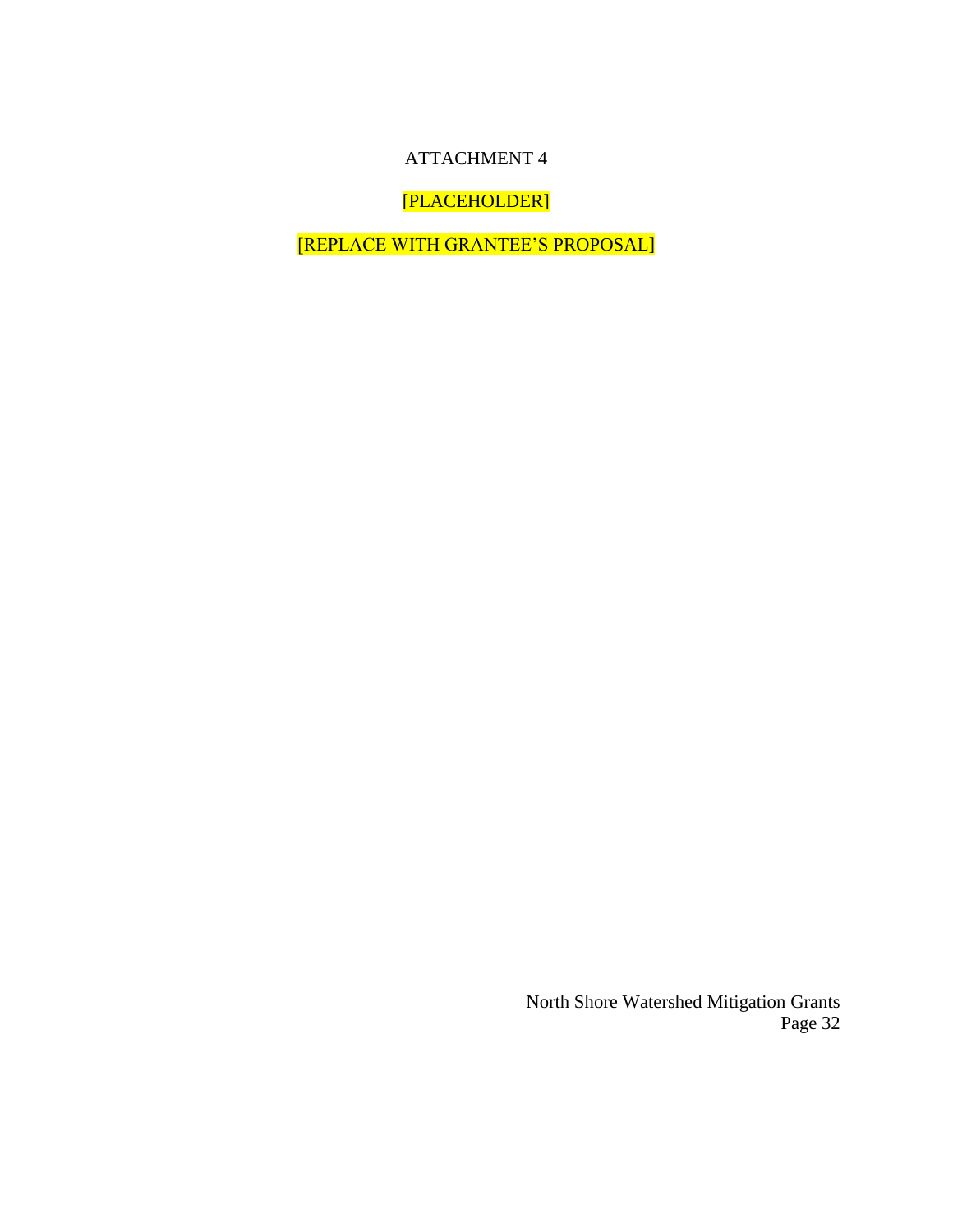**September 2021**

## **COUNTY OF KAUAI**



# **GENERAL TERMS AND CONDITIONS FOR GRANT AGREEMENTS**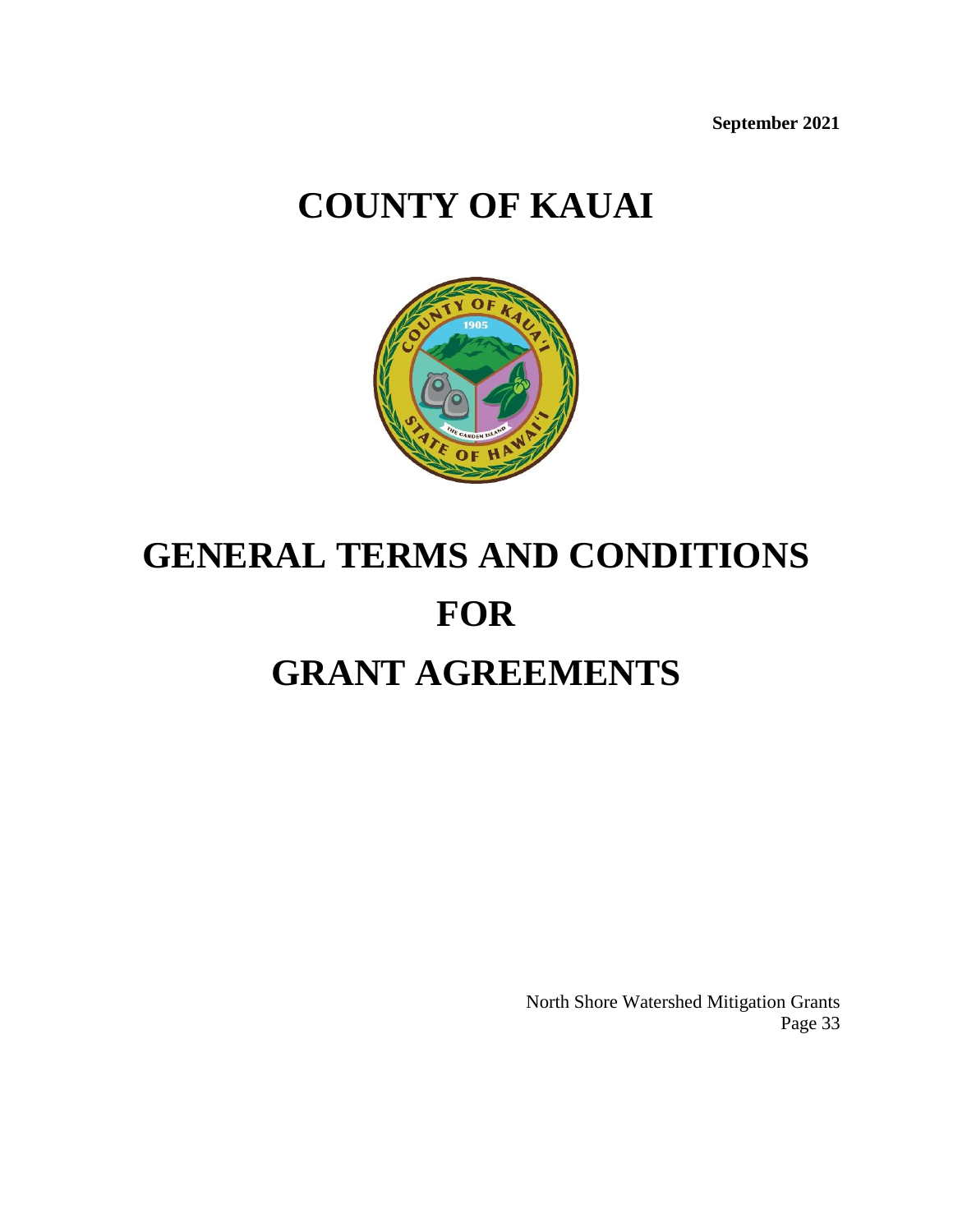#### **COUNTY OF KAUAI GENERAL TERMS AND CONDITIONS FOR GRANT AGREEMENTS**

#### **1. Definitions**

- a. *County*. "County" shall mean the County of Kauai.
- b. *Grantee*. "Grantee" shall mean the not-for-profit organization, corporation or unincorporated association, chartered or otherwise engaging in charitable activities in the County of Kauai that has been selected for a grant award.
- c. *Grant Agreement*. "Grant Agreement" shall mean a written agreement between the Grantee and the County.
- d. *Grant Amount*. "Grant Amount" shall mean the total dollar award made under the Grant Agreement.
- e. *Grant Manager*. "Grant Manager" shall mean the County employee tasked with managing the Grant on behalf of the County.
- f. *Project*. "Project" shall mean the project description proposed by the Grantee in their application and approved by the County.

#### 2. **Compliance with Kauai County Code Section 6-3.3**

- a. *Non-discrimination*. Grantee shall comply with all applicable federal and state laws prohibiting discrimination against any person on the grounds of race, color, national origin, religion, creed, sex, disability, age, or any other protected class, in employment and any condition of employment with the Grantee, or in participation in the benefits of any program or activity funded in whole or in part by government funds.
- b. *Licensing and contracting*. Grantee shall comply with all applicable licensing and contracting requirements of the county, state, and federal governments and with all applicable accreditation and other standards of quality generally accepted in the field of the Grantee's activities.
- c. *Professionals*. Grantee shall have, in its employ, within its membership, or under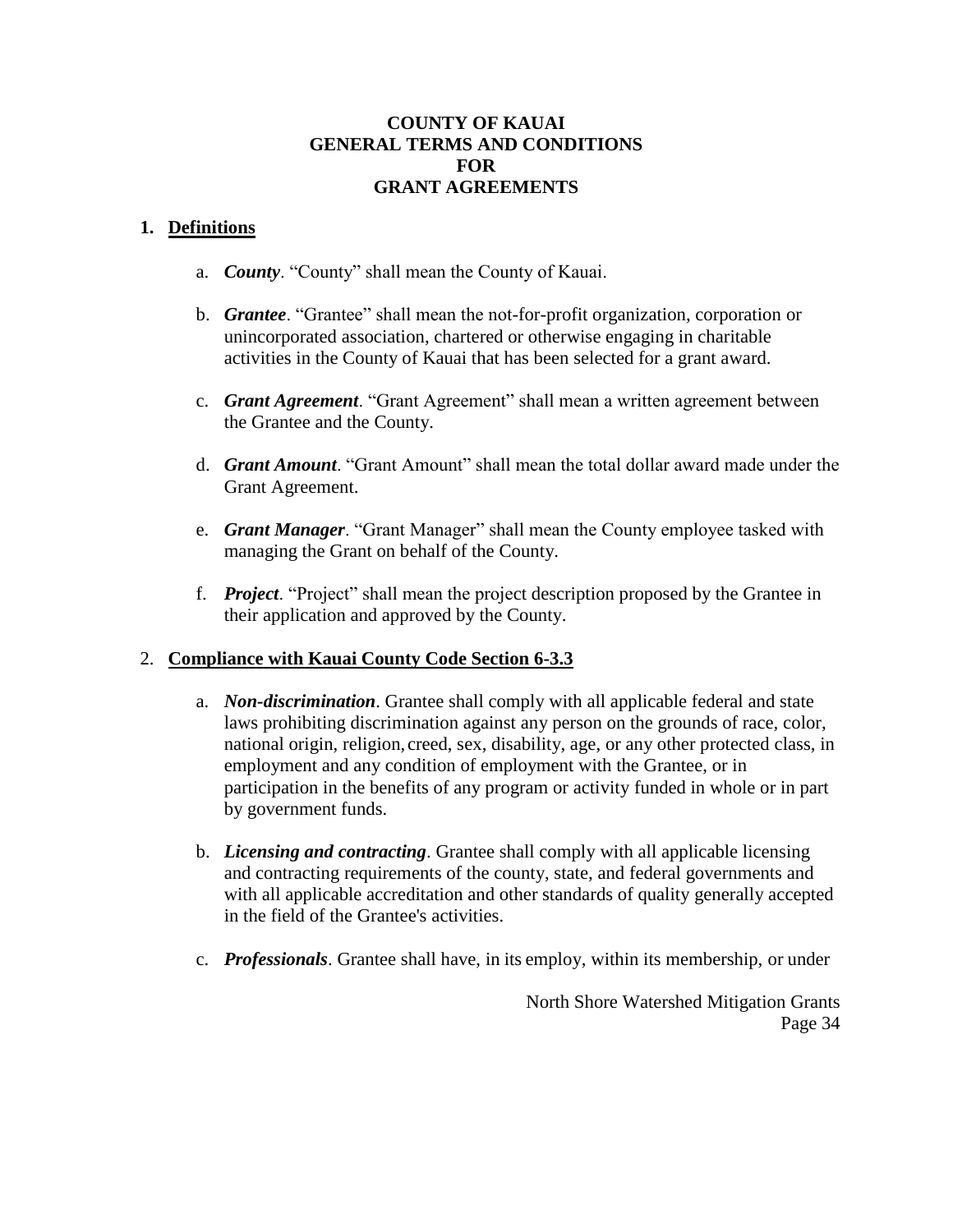contract, such persons as are professionally qualified to engage in theProject funded in whole or in part by government funds.

- d. *Requirements imposed by Director of Finance*. Grantee shall comply with such other requirements as the Director of Finance may prescribe to ensure adherence by the provider or the Grantee with county, state, and federal laws and to ensure quality in the service or activity rendered by the Grantee; including specifically, compliance with the County's sexual harassment policy.
- e. *Access to records*. Grantee shall allow the expending County agency or department, and the Finance Committee of the Council, full access to records, reports, files, and other related documents in order that they may monitor and evaluate the management and fiscal practices of the Grantee to assure proper and effective expenditure of County funds.
- 3. **Other applicable laws**. Grantee shall comply with all applicable county, state, and federal statutes, regulations, codes, directives and guidelines related to the performance of this Agreement.
- 4. **Separate funds**. Grantee shall keep the grant funds financially separate in Grantee's book of accounts to prevent commingling of funds.
- 5. **Competitive procurement**. Grantee shall use competitive procurement methods for goods and services to be purchased with the grant funds, wherever possible.
- 6. **Conditions and limitations on events**. Grantee shall obtain prior County approval for any proposed condition or limitation on participation in any event funded by the Project grant. Such a condition or limitation may relate to the theme of the event, the number of participants, the duration of the event or similar such matters. Any such condition or limitation shall be reasonable, viewpoint-neutral and non-discriminatory.
- 7. **Representations and Warranties.** The Grantee represents and warrantsthat:
	- a. *Safe and prudent*. It will conduct all activities to be performed in connection with the Project in a safe and prudent manner.
	- b. *No advancing or inhibiting religion*. No grant funds will be used for activities or events of a predominantly religious nature or for the purpose of advancing or inhibiting religion.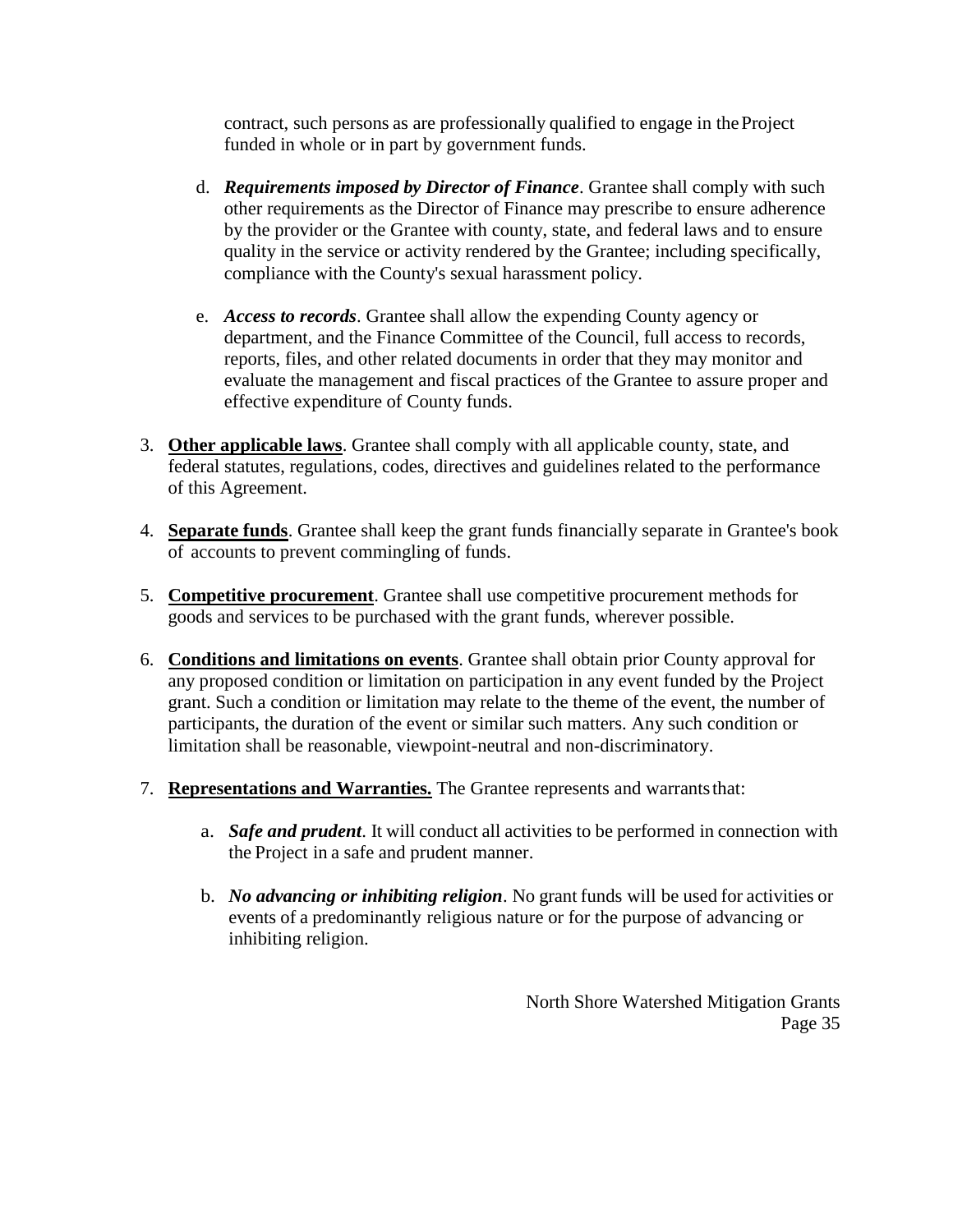- c. *Administration system*. It will maintain an appropriate grant administration system to ensure that all terms, conditions, and specifications of the grant are met.
- *d. Health and safety*. It will comply with all County, State and/or federal health and safety requirements.

#### **8. Suspension of Payments; Repayment.**

- a. *Suspension*. The County may suspend payments under this Agreement in whole or in part for failure of the Grantee to comply with the terms and conditions of this Agreement. Upon such suspension, the County shall inform the Grantee in writing of the necessary steps to be taken to correct any failure to comply with this Agreement. The Grantee shall have (10) ten working days in which to respond with a plan agreeable to the County for correction of the deficiencies. If no corrective action is taken, the County may take such action authorized by this Agreement and/or by law.
- b. *Repayment*. When required to do so in writing, the Grantee shall repay the County for any amounts disbursed that the County determines were 1) not used for authorized purposes, or 2) were used in violation of federal, state, or county statutes, regulations or guidelines, or 3) are otherwise inconsistent with this Agreement, including any unapproved expenditures . The County may also withhold such amounts from any allowable reimbursement request of the Grantee.

#### 9. **Indemnification**.

- a. Grantee (Indemnifying Party) shall indemnify the County (Indemnified Party), its officers, employees, contractors, and agents, and shall defend them and shall hold them harmless, individually and in their official capacities, from all claims of liability for damages made by any person or entity for death, personal injury, or injury to real or personal property arising from or connected with the performance of its officers, directors, partners, employees, contractors and agents of other entities in their performance of its obligations stated in this Agreement.
- b. Claim Notice. Indemnified Party shall give Indemnifying Party written notice (a "Claim Notice") of any losses or discovery of facts on which Indemnified Party intends to base a request for indemnification under Section 5 hereof. Indemnified Party's failure to provide a Claim Notice to Indemnifying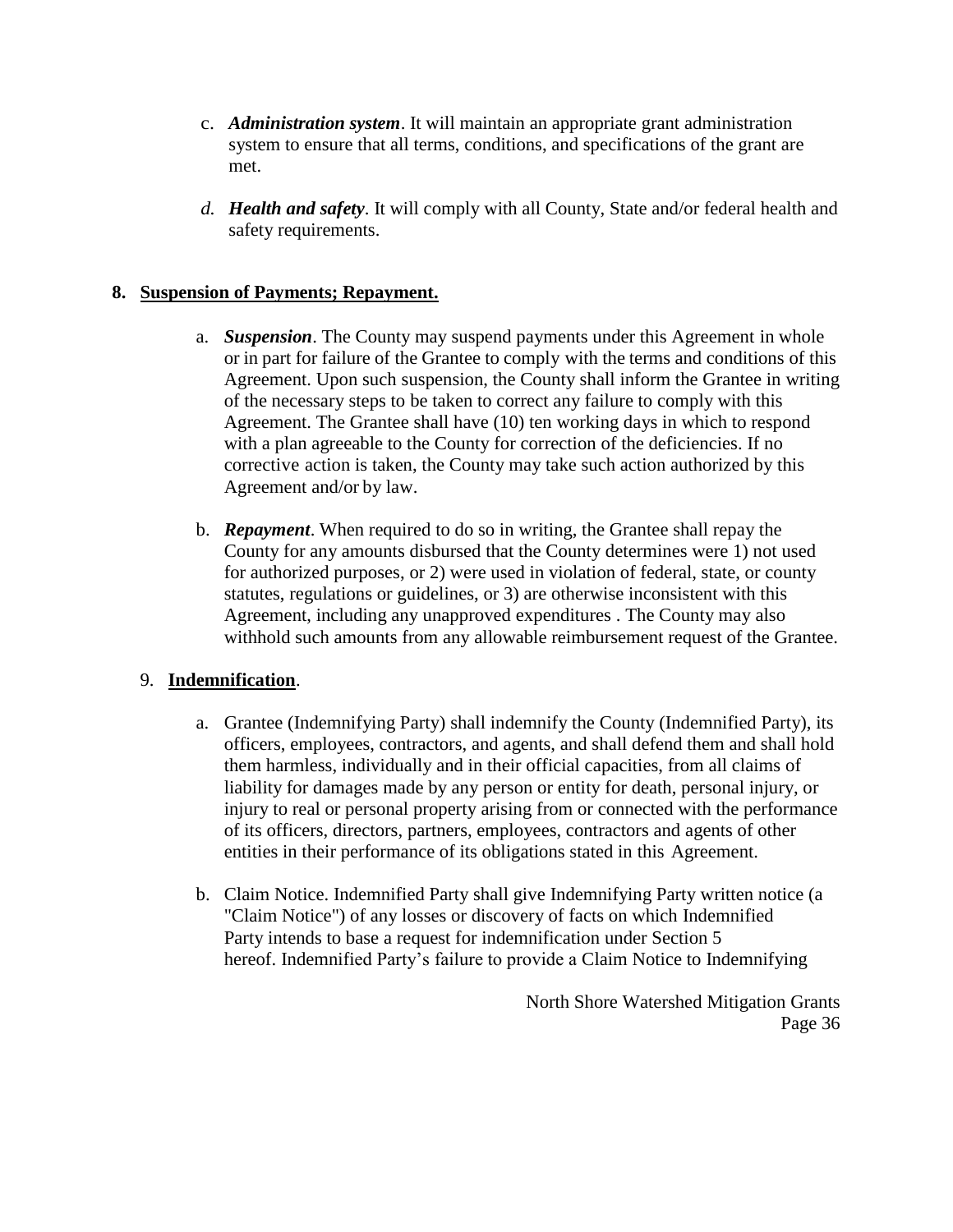Party under this Paragraph 9 does not relieve Indemnifying Party of any liability that Indemnifying Party may have to Indemnified Party, but in no event shall Indemnifying Party be liable for any losses that result directly from a delay in providing a Claim Notice, which delay materially prejudices the defense of the related third-party claim. Each Claim Notice must contain a description of the third-party claim and the nature and amount of the related losses (to the extent that the nature and amount of the losses are known at the time). Indemnified Party shall furnish promptly to Indemnifying Party copies of all papers and official documents received in respect of any losses.

- 10. **Advertising and Promotion**. The Grantee shall provide to the County for review all media or advertising that references the County, or that includes the County logo, including any acknowledgment that financial support for the Project is provided by the County. The Grantee shall not publish or distribute any such media or advertising without first obtaining the written approval of the County.
- 11. **Modification of Agreement**. The Grant Manager, in their sole discretion, may authorize changes that are within the scope of the Project, budget reallocations that are within the Grant Amount, and extensions of time of performance. Other than the foregoing, the Grant Agreement and these General Terms and Conditions for Grant Agreements, may *not* be changed, modified, amended or waived, except by a written agreement executed by duly authorized representatives of County and Grantee.

#### 12. **Termination**.

- a. *Termination by the County*. If the Grantee refuses or fails to perform any provision of this Agreement with such diligence as will ensure its satisfactory completion within the time specified in this Agreement, or any extension thereof, or otherwise fails to timely satisfy any requirement of this Agreement, or commits any substantial breach of this Agreement, the County may notify the Grantee in writing of the delay or non-performance, and if not cured in ten working days, the County may terminate this Agreement in its entirety, or any part thereof, without any County liability to Grantee. Notwithstanding termination of the Agreement and subject to any directions from the County, the Grantee shall take timely, reasonable, and necessary action to protect and preserve property in which the County has an interest.
- North Shore Watershed Mitigation Grants Page 37 b. *Mutually agreed termination*. County and Grantee also may mutually agree to terminate this Agreement. County in its sole discretion will determine if, as part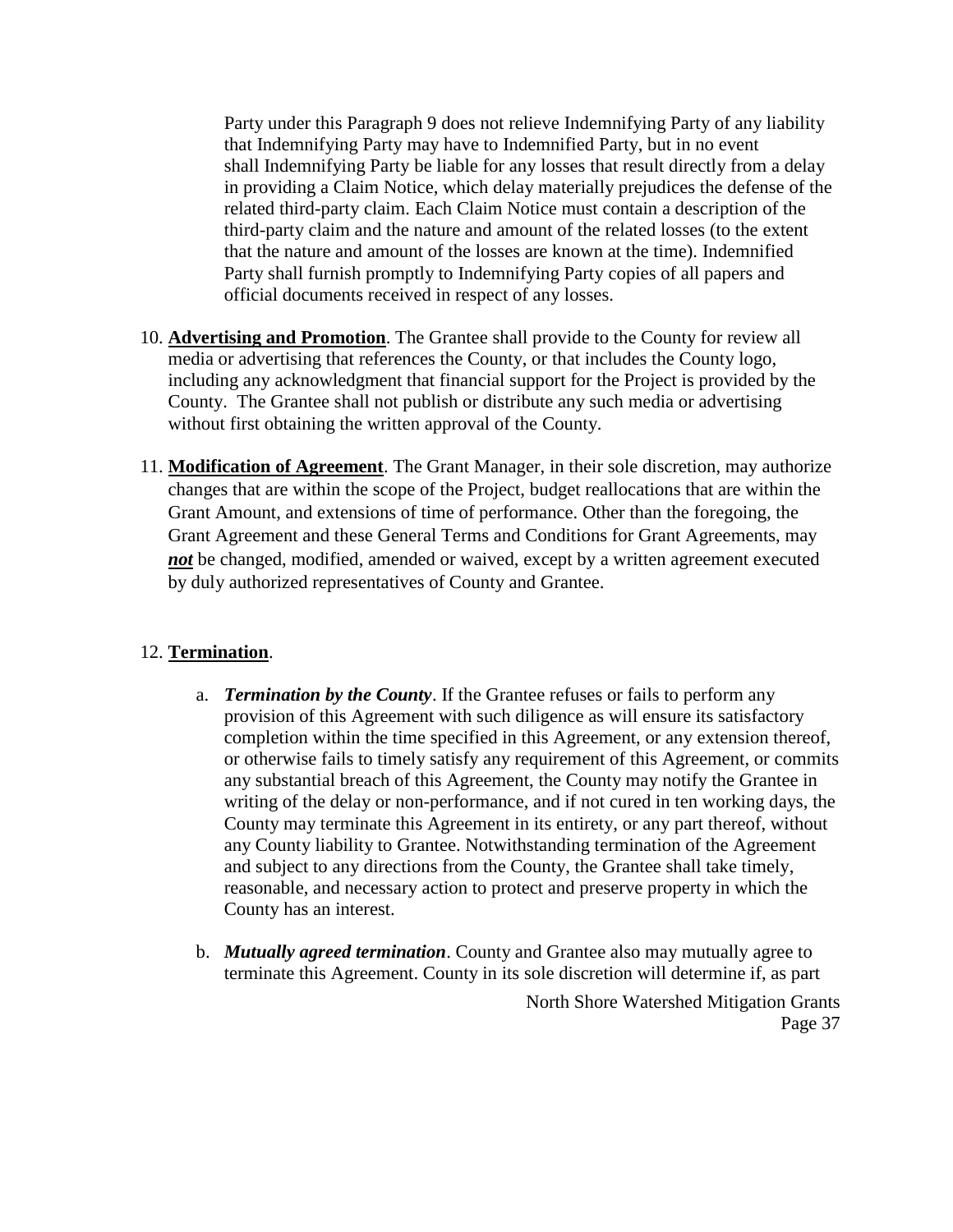of the *agreed* termination, Grantee is required to return any or all the disbursed grant funds.

- c. *Termination not exclusive remedy*. Termination is not an exclusive remedy but will be in addition to any other rights and remedies provided in equity, by law, or under the Grant Agreement. Following termination by County, Grantee shall continue to be obligated to County for the return of grant funds in accordance with applicable provisions of the Grant Agreement. In the event of termination under this section, County's obligation to reimburse Grantee is limited to allowable costs incurred and paid by the Grantee prior to the effective date of termination, and any allowable costs determined by County in its sole discretion to be reasonable and necessary to cost-effectively close out the grant. Termination of the Grant Agreement for any reason or expiration of the Grant Agreement shall not release the parties from any liability or obligation set forth in the Grant Agreement that is expressly stated to survive any such termination or expiration.
- 13. **Fraud, Waste, and Abuse**. The Grantee understands that the County does not tolerate any type of fraud, waste, or misuse of funds. The County's policy is to promote consistent, legal, and ethical organizational behavior, by assigning responsibilities and providing guidelines to enforce controls. Any violations of law or standards of ethical conduct will be investigated, and appropriate actions will be taken. The Grantee understands and agrees that misuse of award funds may result in a range of penalties, including suspension of current and future funds, suspension or debarment from federal, state, and county grants, recoupment of monies provided under an award, and civil and/or criminal penalties.
- 14. **Property Management and Inventory***.* The Grantee must ensure equipment purchased with grant funds is used for the purpose of the grant. The Grantee must develop and implement a control system to prevent loss, damage or theft of property and investigate and document any loss, damage or theft of property funded under this Grant. The Grantee will maintain specified equipment management and inventory procedures for equipment (including replacement equipment), whether acquired in whole or in part with grant funds, until disposition takes place, with a per-unit cost of \$5,000 or greater. The equipment and inventory procedures include:
	- a. *Property/Inventory Report*. The Grantee must keep a property/inventory report on file containing equipment purchased with any grant funds during the grant period. The property/inventory report must agree with the approved grant budget and the final Financial Report. The property/inventory records, at minimum, must include a description of the property, a serial number or other identification number, the source of property, who holds title, the acquisition date, the cost of the property, the percentage of County participation in the cost of the property, the location, use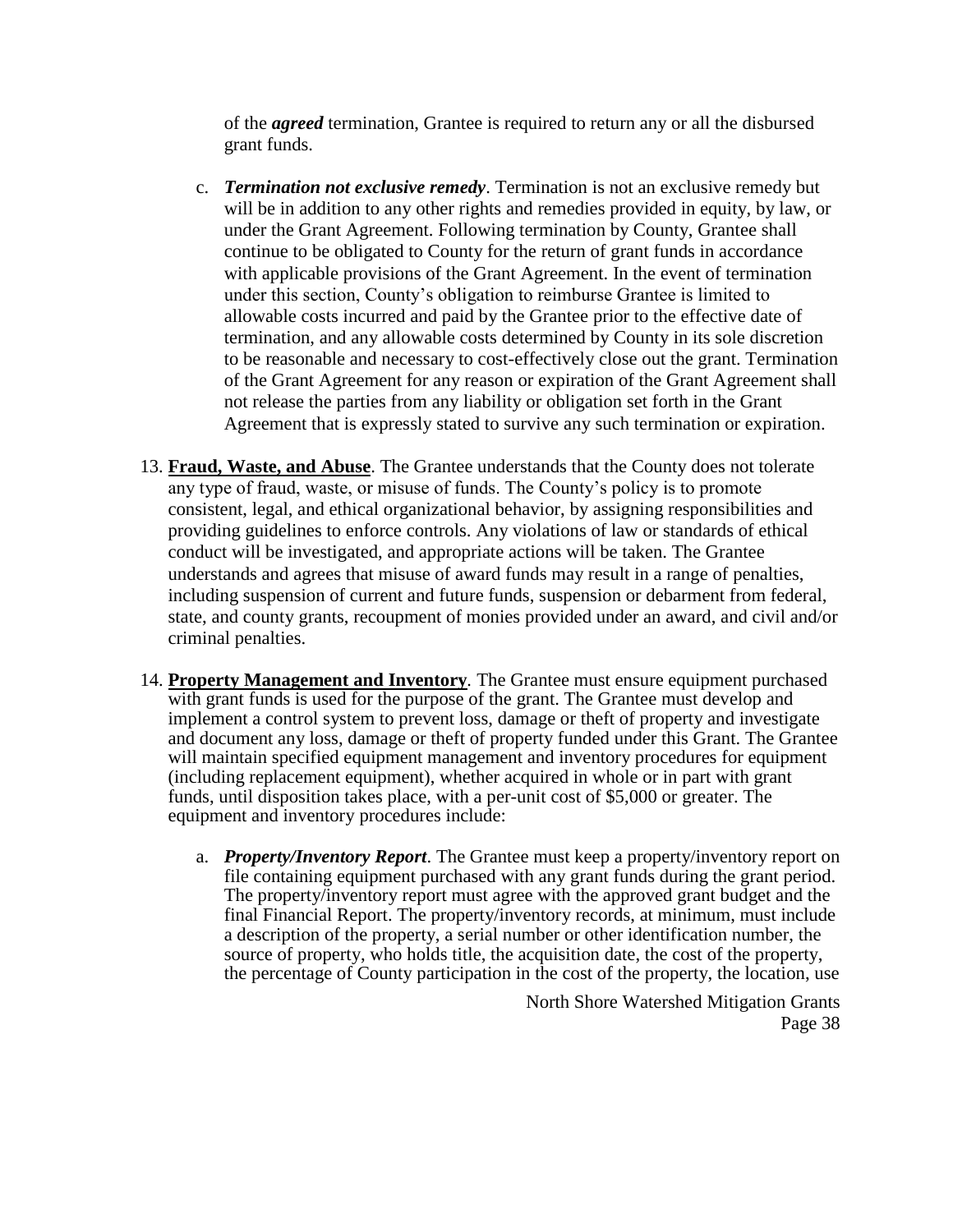and condition of the property, and any ultimate disposition data including the date of disposal and sale price of the property.

b. *Label Equipment*. The Grantee shall permanently identify all such equipment by appropriate tags or labels affixed to the equipment. Exceptions to this requirement are limited to items where placing of the marking is not possible due to the nature of the equipment.

#### 15. **Miscellaneous**.

- a. *Headings*. All headings are for convenience only and shall not affect the interpretation of the Grant Agreement.
- b. *No waiver*. No failure of either the County or the Grantee to insist upon the strict performance by the other of any covenant, term or condition of the Grant Agreement, nor any failure to exercise any right or remedy consequent upon a breach of any covenant, term, or condition of the Grant Agreement, shall constitute a waiver of any such breach of such covenant, term or condition. No waiver of any breach shall affect or alter the Grant Agreement, and each and every covenant, condition, and term hereof shall continue in full force and effect without respect to any existing or subsequent breach.
- c. *Severability*. The unenforceability, invalidity, or illegality of any provision of this Agreement shall not render any other provision of the Grant Agreement unenforceable, invalid, or illegal.
- d. *Survival of obligations*. All representations, indemnifications, warranties, and guarantees made in, required by, or given in accordance with the Grant Agreement, as well as all continuing obligations indicated in this Agreement, shall survive, completion and acceptance of performance and termination, expiration or completion of the Grant Agreement.
- e. *No third-party obligations*. Except as may be specifically set forth in the Grant Agreement, none of the provisions of the Grant Agreement are intended to benefit any third party not specifically referenced herein. No party other than the County and Grantee shall have the right to enforce any of the provisions of the Grant Agreement.
- f. *Actions of the County in its governmental capacity*. Nothing in the Grant Agreement shall be interpreted as limiting the rights and obligations of the County in its governmental or regulatory capacity.